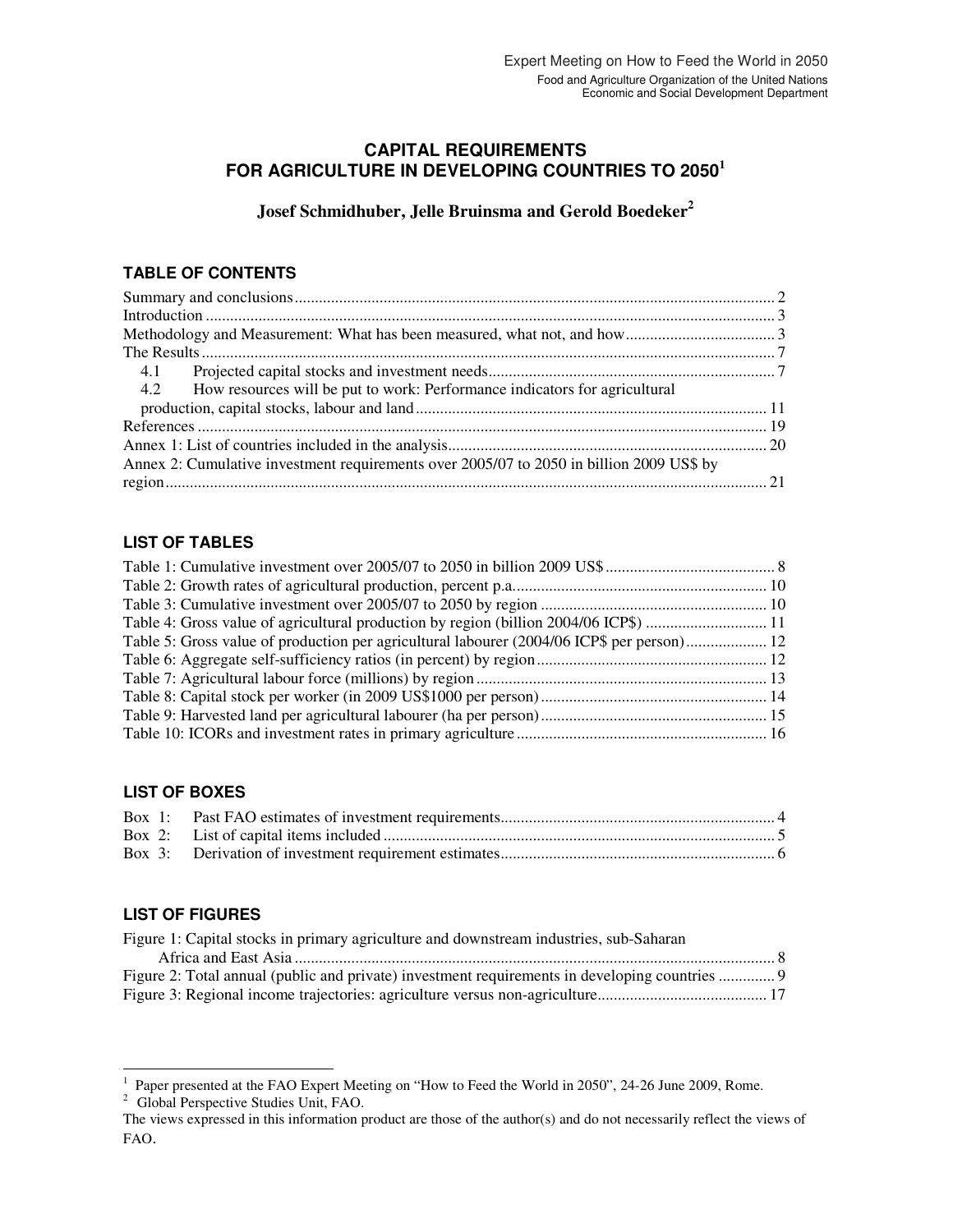## **SUMMARY AND CONCLUSIONS**

Cumulative gross investment requirements for developing countries' agriculture add up to a total of nearly US\$9.2 trillion over the next 44 years (2005/07-2050). This amount would be necessary to remain consistent with FAO's long-term outlook for global agriculture (World agriculture: towards 2030/50).

Broken down by type of investment, more than US\$5.5 trillion or 60 percent of the total would be required to replace the existing capital stock (or new capital items that are being added and subsequently depreciated over the 44 year period to 2050); the rest, i.e. about US\$3.6 trillion would need to be added to the existing capital stock to increase (nearly double) output and raise productivity. Broken down by activity, primary agriculture accounts for about US\$5.2 trillion of the total, while the remaining US\$4.0 trillion is absorbed by downstream needs (processing, transportation, storage, etc.). Within primary agriculture, mechanization accounts for the single biggest investment item (25 percent) followed by expansion and improvement of irrigation (nearly 20 percent). Broken down into annual amounts, the cumulative investments result in yearly averages of about US\$210 billion gross and US\$83 billion net, respectively. All estimates, gross and net, cumulative and annual, are in constant 2009 dollars.

A striking feature of the outlook is that the annual net additions to the capital stock (growth investments) exhibit a noticeable decline over time, which results in a slow-down in the annual net capital requirement. These net investments account for 55 percent of the total at the beginning of the projection period and for merely 30 percent towards 2050. The change in net investments reflects a number of different factors. First and obviously, incremental production needs to decline alongside declining incremental needs. Partly offsetting this decline is a shift towards more capital-intensive forms of production with a growing replacement of labour by capital. A third, factor, again supporting the declining net capital needs is a somewhat higher overall efficiency of input use in the future.

Growth accounting results suggests that overall growth will be characterised by a growing substitution of labour with capital and moderate total factor productivity growth. There are, however, marked regional differences. In Latin America, for instance, growth will be capital and productivity-based, with negative labour contributions. In sub-Saharan Africa, by contrast, growth will be heavily labour and moderately capital based, with limited efficiency gains.

The analysis of performance indicators suggests that there are marked regional differences in the capacity of agriculture to generate incomes and reduce poverty. Projections for the gross value of production for instance suggest that revenues generated by an agricultural labourer in sub-Saharan Africa will rise only by 50 percent over the next four decades. The expected growth in food markets will not suffice to lift revenues significantly.

The analysis of expected revenues, capital stocks and land available per labourer suggests that too many people in sub-Saharan Africa will remain dependent on a labour-intensive, capital-saving form of small-scale agriculture, in which too many farmers will have too few resources and revenues to share. The poverty reduction potential in the projected revenue/capital stock trajectory in sub-Saharan Africa should thus be limited.

This poses questions as to what alternative income sources could be tapped. Emerging options include new opportunities that arise from higher energy prices and a production of bioenergy feedstocks; income opportunities from the provision of environmental services; or a greater export orientation of production. All three growth options call for a know-how and a capital-intensive form of agriculture and thus run counter to the factor endowment that characterises Africa's smallholder structure. One option to overcome these constraints would be through increased investments in resource-pooling institutions.

The available capital stock per worker was identified as an important explanatory variable for inter-regional differences in performance. A farmer in Latin America has on average 10 times more capital available than his colleague in sub-Saharan Africa. Behind the abstract aggregate of capital per farmer are a large range of tools and equipment that make agriculture in Latin America so much more productive than in Africa. It includes more and better mechanization, tractors, tillers and combines, irrigation, storage and processing plants, and other elements of an efficient downstream sector. Moreover, Latin American farmers have multiples of support capital in better infrastructure, research institutions, available roads, or electricity. Rural roads per hectare for instance amount to 0.017 km in Latin America compared to 0.007 km, i.e. less than half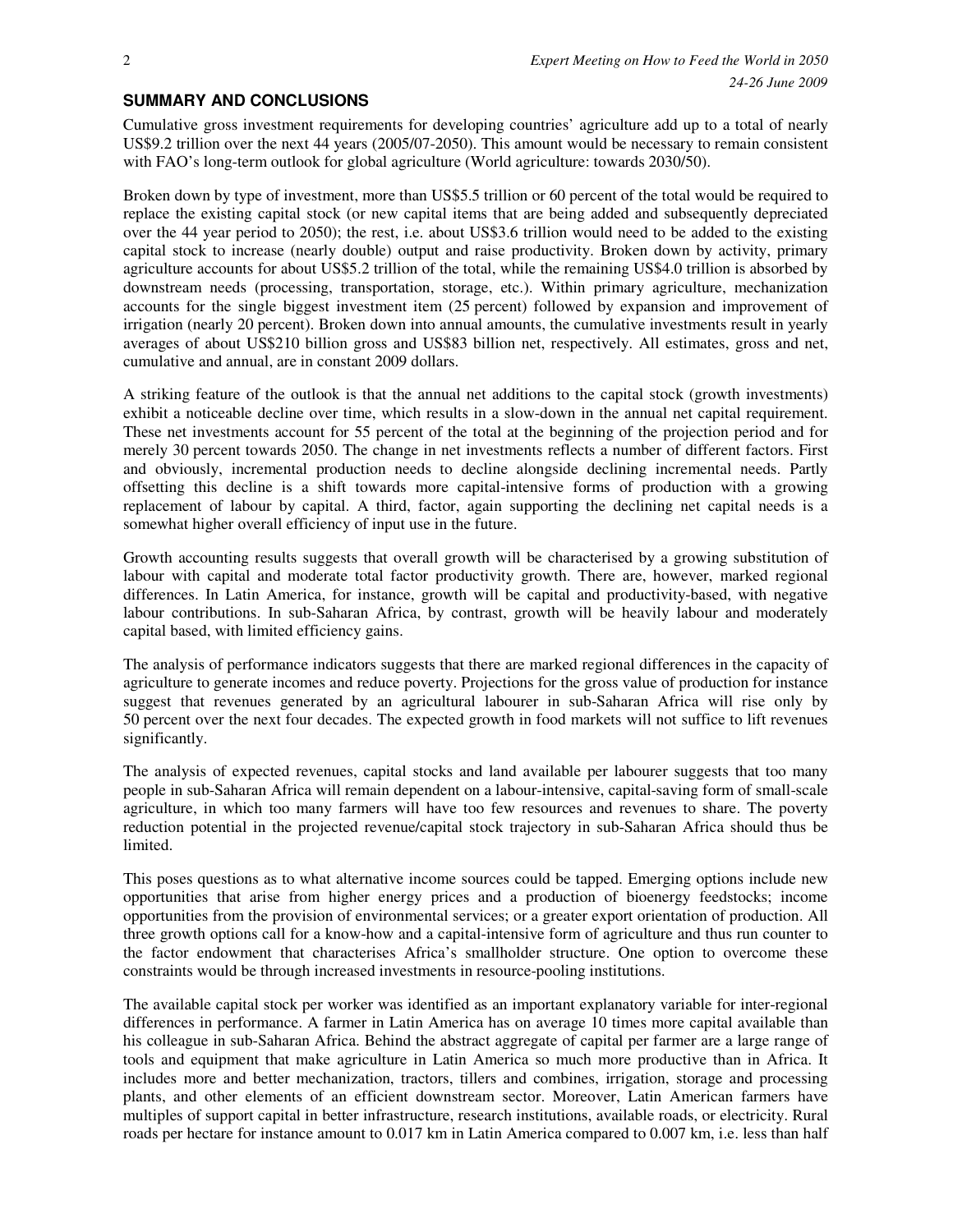that distance in sub-Saharan Africa. Likewise, rural electricity supplies per worker are 50 times higher in Latin America compared to sub-Saharan Africa.

#### **INTRODUCTION**

This paper is an interim report on ongoing work at FAO to estimate investment requirements in developing countries' agriculture. The estimates presented in the paper are far from final and the narrative of future trends and developments is far from complete. Estimates cover most capital items, without however singling out areas for public involvement, neither of domestic nor of foreign funding sources.

Nor has any attempt been made to gauge incremental investment needs required to attain certain development goals such as MDG-1 or the target set by the World Food Summit. This also means that important investment areas such as agricultural research or rural infrastructure are excluded. These will be covered in later work. Likewise, an item of major concern to public investment, namely 'ensuring access to food for the most needy' (e.g. through social safety nets) $3$  is not dealt with here.

Instead, the estimates presented in this paper embody a broad range of capital items needed to achieve the 2030 and 2050 crop and livestock production levels in developing countries as foreseen in the baseline outlook of the latest FAO perspective study (FAO, 2006a). The majority of these capital items relate to primary agriculture. In addition, a number of activities covered relate to downstream industries of primary agriculture, notably various forms of processing, storage and marketing.

The net additions to and replacement of obsolete capital stocks make up total investment requirements. Traditionally, the lion's share of capital needs was covered by private farmers and by entrepreneurs in the related upstream and downstream industries (including capital outlays in non-monetized forms). Some capital items such as irrigation development, rural infrastructure and agricultural research, will require public intervention. However, no effort has been made to measure the needed or desired level of public sector engagement. This can vary widely across capital items and countries, and any quantitative assessment would need to start from a detailed and disaggregated basis. One such assessment is planned as a follow-up to this assessment. It will be based on the investment assessment and the baseline projections underlying this paper and will gauge the incremental public capital requirements needed to reach a more ambitious outcome/development goal, such as a complete eradication of hunger within a shorter time span.

### **METHODOLOGY AND MEASUREMENT: WHAT HAS BEEN MEASURED, WHAT NOT, AND HOW**

#### **Imputed versus actual**

 $\overline{a}$ 

The basic goal of this assessment was to gauge the amount of capital that will be required to produce the total amounts of crops and livestock products projected in FAO's long-term outlook to 2030 and 2050, i.e. the hectares of land to be developed, to be irrigated, to be put under permanent crops; the numbers of tractors, combines, implements or merely handtools, the increases in livestock herds, sheds, etc. This means that all investments are imputed estimates, not necessarily actual investments. Likewise, capital stocks are imputed and not necessarily actual, ditto for changes in capital stocks, i.e. net investments and depreciation.

 $3$  Accounting for over a fifth of the incremental annual public investment as estimated in the FAO (2003) Anti-Hunger Programme.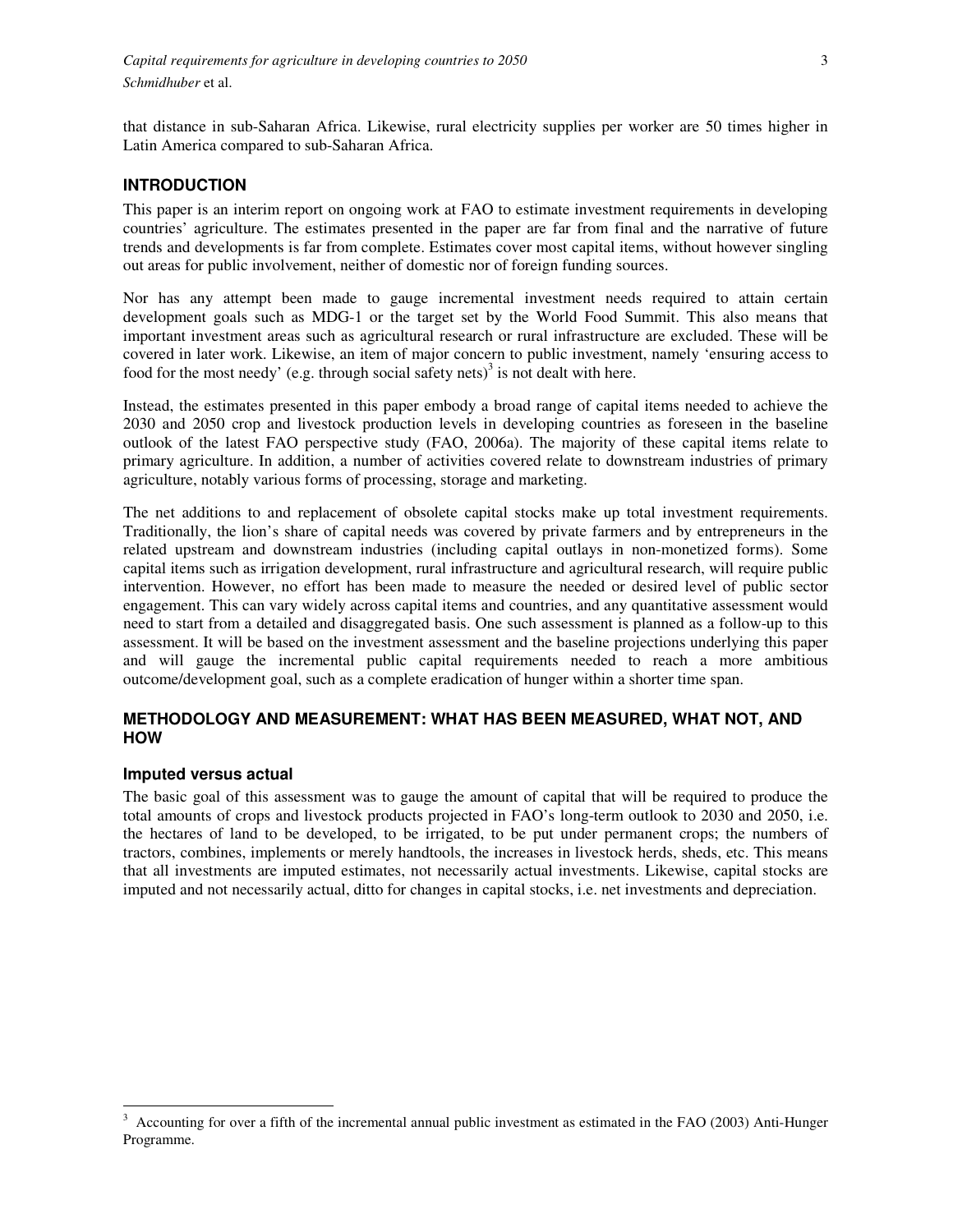# **Box 1: Past FAO estimates of investment requirements**

The 1981 publication "Agriculture: Toward 2000" (FAO, 1981) gave an estimate of average annual gross investment over the 20 year period 1980-2000 for 90 developing countries (excluding China) of US\$69 billion in 1975 dollars, US\$47 billion for investment in primary agriculture (of which about a third for investment in replacement) and US\$22 billion for investment in supporting capital stock. Separate estimates are given for (net) investment in forestry and fisheries. These investment estimates refer to total investment required, i.e. the sum of private and public investment.

The 1988 FAO study "World agriculture: toward 2000" is an update of the 1981 study and follows the same methodology. For 93 developing countries (excluding China) the estimate of annual (average over the 17 year period 1982/84-2000) gross investment amounts to US\$88 billion in 1980 dollars. Investments in primary agriculture are estimated at US\$50 billion (nearly 60 percent for investment in replacement), and investment in supporting capital stock at US\$38 billion. No estimates are given for investment in forestry and fisheries.

The investment estimates of the Technical Background document No 10 for the 1995 World Food Summit, "Investment in agriculture: evolution and prospects", were based on the FAO study Alexandratos, N. (1995), "World agriculture: toward 2010". The estimates given in this publication refer to the group of 93 developing countries and are those needed to achieve the production projections of the latter publication (i.e. the WFS target is not considered and 637 million people are left undernourished in 2010).

The estimate for annual (average over 1993-2013) gross investment in 1993 dollars is US\$ 129 billion, of which US\$86 billion in primary agriculture (US\$61 billion for replacement) and US\$43 billion in support (or post-production) investment. To this are added US\$37 billion worth of investments in public support services (mainly technology generation and transfer) and rural infrastructure, two categories not covered in earlier studies. The total then amounts to US\$166 billion of which about three-quarters (US\$125 billion) is private and one-quarter (US\$41 billion) is public investment.

The next FAO exercise giving investment estimates (of a slightly different nature) was: FAO (1999), "Investment in agriculture for food security: Situation and resource requirements to reach the World Food Summit objectives", CFS:99/Inf 7<sup>4</sup>.

The estimates are an update of the 1995 estimates (still for developing countries only) but this time refer to what is needed to reach the WFS target of halving the number of undernourished people in 2015. They are: an annual (average over 2000-2015) gross investment in 1995 dollars of US\$140 billion, of which US\$93 billion (US\$66 billion for replacement) in primary agriculture and US\$47 billion in support (or postproduction) investment. To this is added an US\$40 billion of investment in public support services and rural infrastructure. The total amounts to US\$180 billion.

The latest FAO publication giving investment estimates is FAO's (2003), "Anti-Hunger Programme". The estimates given refer to what is needed to reach the WFS target in 2015. They cover only investment incremental to expected future public investment. Annual (average over 2003-2015) investment in 2002 dollars of US\$23.8 billion of which US\$2.3 billion for productivity improvements, US\$7.4 billion for natural resource development, US\$7.8 billion for rural infrastructure, US\$1.1 billion for knowledge generation and US\$5.2 billion for ensuring access to food.

These imputed investments and capital stocks can differ from actual investments and capital stocks for a number of reasons. If, for instance, farmers work with excessively depreciated capital stocks (old tractors, tillers, threshers, sheds, etc.), actual capital stocks would be lower than the imputed ones and vice versa. Conversely, some investments may not entirely or not always translate into monetary expenditures. For instance, when a farmer builds a storage facility for his cereal crop or a shed for his grazing animals, these activities may not or not fully be reflected in the actual value of the capital stocks; they are, however, part of

 $\overline{a}$ <sup>4</sup> Also reported in: FAO (2001), "Mobilizing resources to fight hunger," CFS:2001/Inf. 7.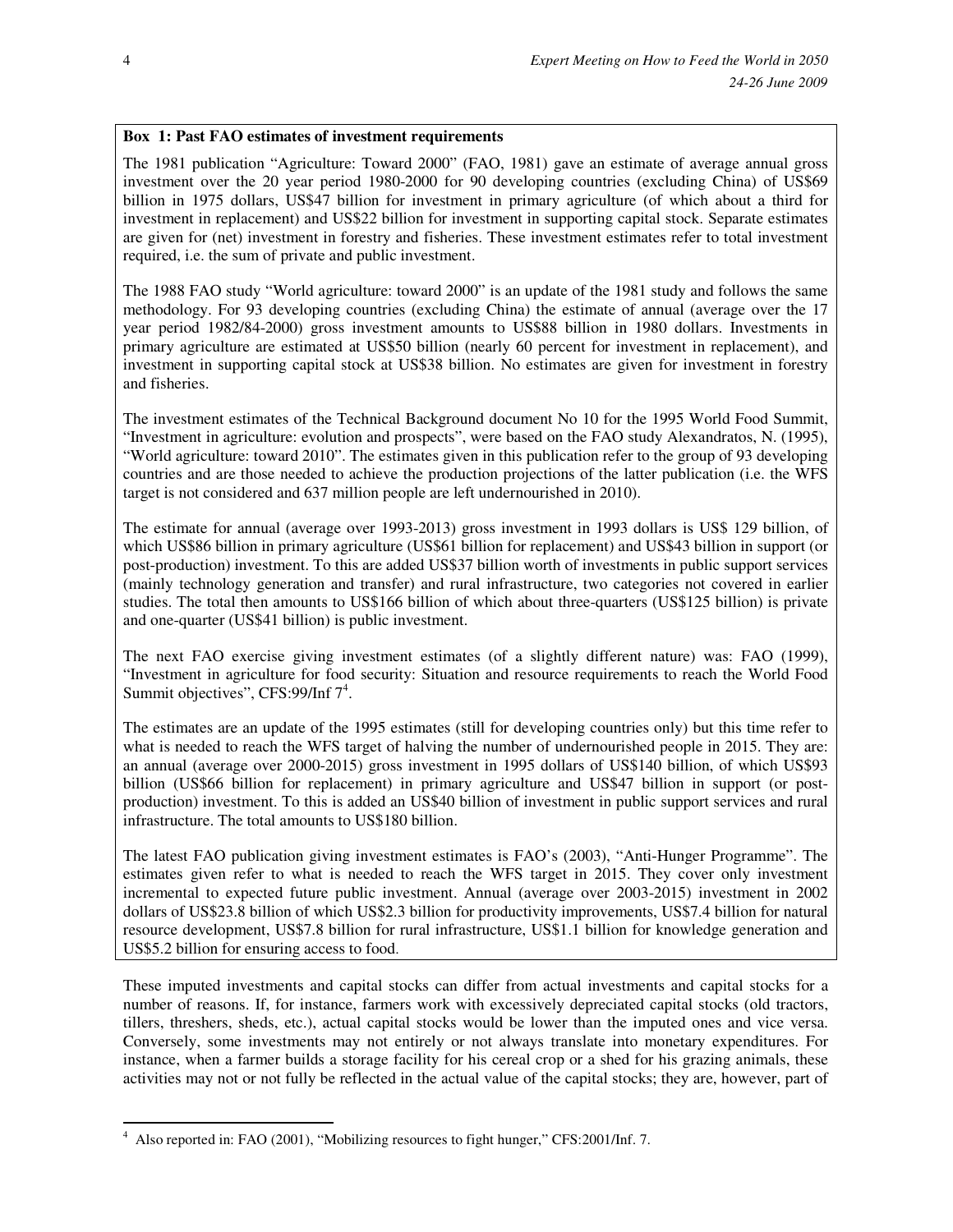the imputed capital as they absorb resources with positive opportunity costs and reflect a shift away from consumption into investment.

As a consequence, the estimated investment numbers and capital stocks may not or not always correspond to those from other sources such as national accounts. While this means that deviations from actual capital stocks are unavoidable in the short-run, imputed and actual capital stocks and investment requirements should converge in the longer-run, at the latest after one full depreciation period of the item with the longest lifespan. The outlook to 2050 should thus be sufficiently long to ensure convergence. At any rate, the advantage of the calculation of imputed capital stocks is that the results are comparable across countries and over time.

#### **Investment areas and unit costs**

In order to derive capital needs from production projections, changes in agricultural outputs were linked to 26 different capital items. For every capital item, specific unit costs and a specific lifetime and thus depreciation periods were chosen. The imputed values are obtained by multiplying the physical quantities (hectares, numbers, etc. in the base year and the years 2030 and 2050) with an average unit cost expressed in constant 2009 US dollars. While the calculations have been undertaken on the basis of 93 individual developing countries, specificity for unit costs and depreciation periods has been limited to regional averages. Of the 26 capital items, 14 relate to primary agriculture (including some non-conventional ones such as "establishment of permanent crops", "herd increases" and "working capital") and 12 related to the agricultural downstream sector (see Box 2 for a listing of the capital items).

Investment in agricultural downstream activities covers storage, processing and marketing of agricultural products. They are included for the sake of completeness although they may not always or entirely be attributable to agriculture and agricultural development. Not covered are investments related to manufacturing and distribution of agricultural inputs such as fertilizer. Likewise, expenditures in agricultural research could not be estimated as part of the investment requirements. For all investment items, both primary and downstream sectors, unit costs have been identified. Obviously, the absolute levels of the investment requirements are contingent on factors such as the assumed unit costs, the capital (input) absorbed per unit of agricultural activity or the assumed lifespan of a capital item<sup>5</sup>.

#### **Depreciation and gross investment**

The additions in the capital stocks between the base year (2005/07) and the years 2030 and 2050 amount to the cumulative net investment requirements over the projection periods. Subsequently, requirements for replacement investment are derived for the capital goods which must be replaced periodically. For each capital item a specific lifetime has been identified. For example, permanent crops are assumed to have a life span of 25 years, tractors one of 15 years, and so on. For many capital items replacement investments exceed net investments. Estimates for replacement investment are added to the net requirements to obtain estimates of gross investment (see Box 3 for a summary explanation).

### **Box 2: List of capital items included**

#### *Crop production:*

- Development of arable land under crops
- Soil and water conservation
- Flood control
- Expansion and improvement of irrigation
- Establishment of permanent crops (citrus, other fruit, oil palm, coconuts, cocoa, coffee, tea and rubber)
- Mechanization (tractors and equipment)
- Other power sources and equipment (increase in number of draft animals; equipment for draft animals; handtools)
- Working capital (50 percent of the increase in the cost of fertilizer and seed)

 5 Investments in physical units are, in general, more robust than those in monetary terms as it proves difficult to assemble appropriate unit value costs for the various investment items.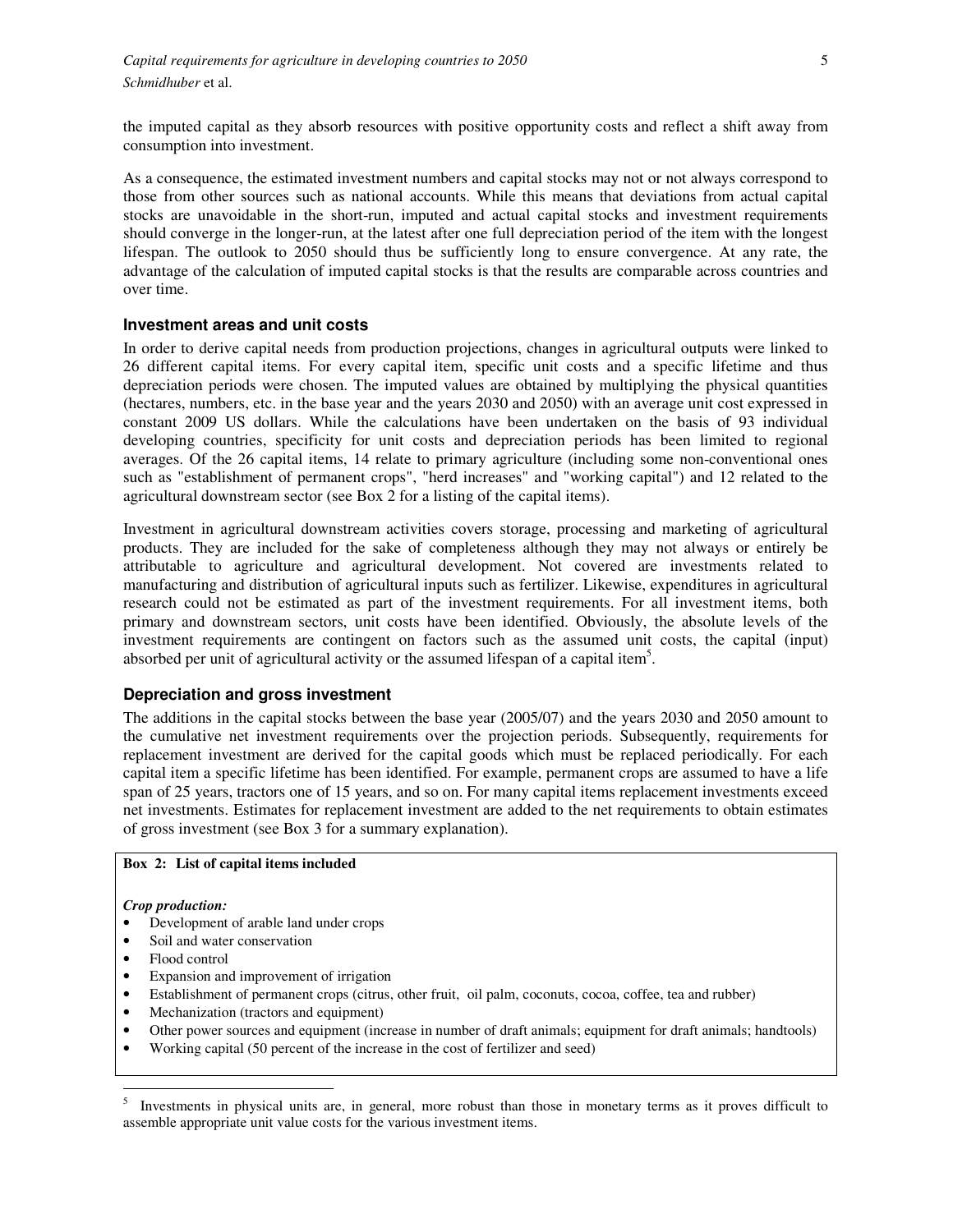#### *Livestock production:*

- Increase in livestock numbers (cattle and buffaloes, sheep and goat, pigs, poultry)
- Housing and equipment for commercial production of pigs and poultry
- Development of grazing land

#### *Downstream support services:*

- Investment in milk production, processing
- Investment in meat production, processing
- Dry storage (cereals, pulses, oilseeds, cocoa, coffee, tea, tobacco and sugar)
- Cold storage (bananas, fruits and vegetables, livestock products)
- Rural marketing facilities
- Assembly and wholesale markets for fruits and vegetables
- Milling of cereals
- Processing of oilseeds, sugar crops, fruits and vegetables
- Ginning of seed cotton
- Other processing

# **Country coverage**

Capital stock and investment calculations are performed for the 93 developing countries covered in the FAO 2006 study (see the list of countries in Annex 1; note that countries in transition in Central Asia are not included).

### **Endogeneity and technology shifts**

The projections of future investment needs are linked to and derived from the projections of 40 individual agricultural production activities, assuming certain technologies and/or complete technology packages (frontiers). Over an outlook horizon of more than 40 years, investments requirements will not only be defined by a given, current stage of technology, but also encompass shifts to new frontiers. Depending on factors such as the farm size or opportunity costs of farm labour, farmers will shift to new technology levels. While important, these shifts have not been taken into account in an explicit manner. Instead, links have been established indirectly by associating output levels (e.g. crop yields) with a certain package of input requirements; in many cases, this is done in a step-wise linear manner and is meant to emulate the shifts in technology. To make assumption more transparent and these technology shifts more explicit, future revisions therefore will attempt to include such frontier shifts directly, with links to changes in the overall level of development and/or farm size.

# **Box 3: Derivation of investment requirement estimates**

The projections to 2050 cover 40 agricultural production activities (34 relating to crop production and 6 related to livestock production) in 93 developing countries. Each activity draws on a certain amount of current inputs and capital stock services.

For each of the 26 capital items distinguished, the value of capital stock, CS, is calculated for each year covered in the model ( $t = 2005/07$ , 2010, 2015, 2030 and 2050) multiplying the physical quantity, Q (hectares, numbers, etc.) with an average unit cost, P, expressed in 2009 US dollars.

For each capital item, the net investment in any year,  $I_t^n$ , is defined as the net increase in the value of capital stock over that year, or as the growth of capital stock, g, times capital stock, CS, at the beginning of the year. The growth rate is estimated as the annual growth of capital stock over the period preceding the year in question (except for the base year):

$$
I_t^n = g_t \cdot CS_t \tag{1}
$$

Replacement investment in any year t is equal to the gross annual investment of L years earlier, where L is the economic life of the capital good in question. Gross annual investment,  $I_t^g$ , is defined as the sum of net annual investment and replacement investment in the same year:

$$
I_t^g = I_t^n + I_{t-L}^g \tag{2}
$$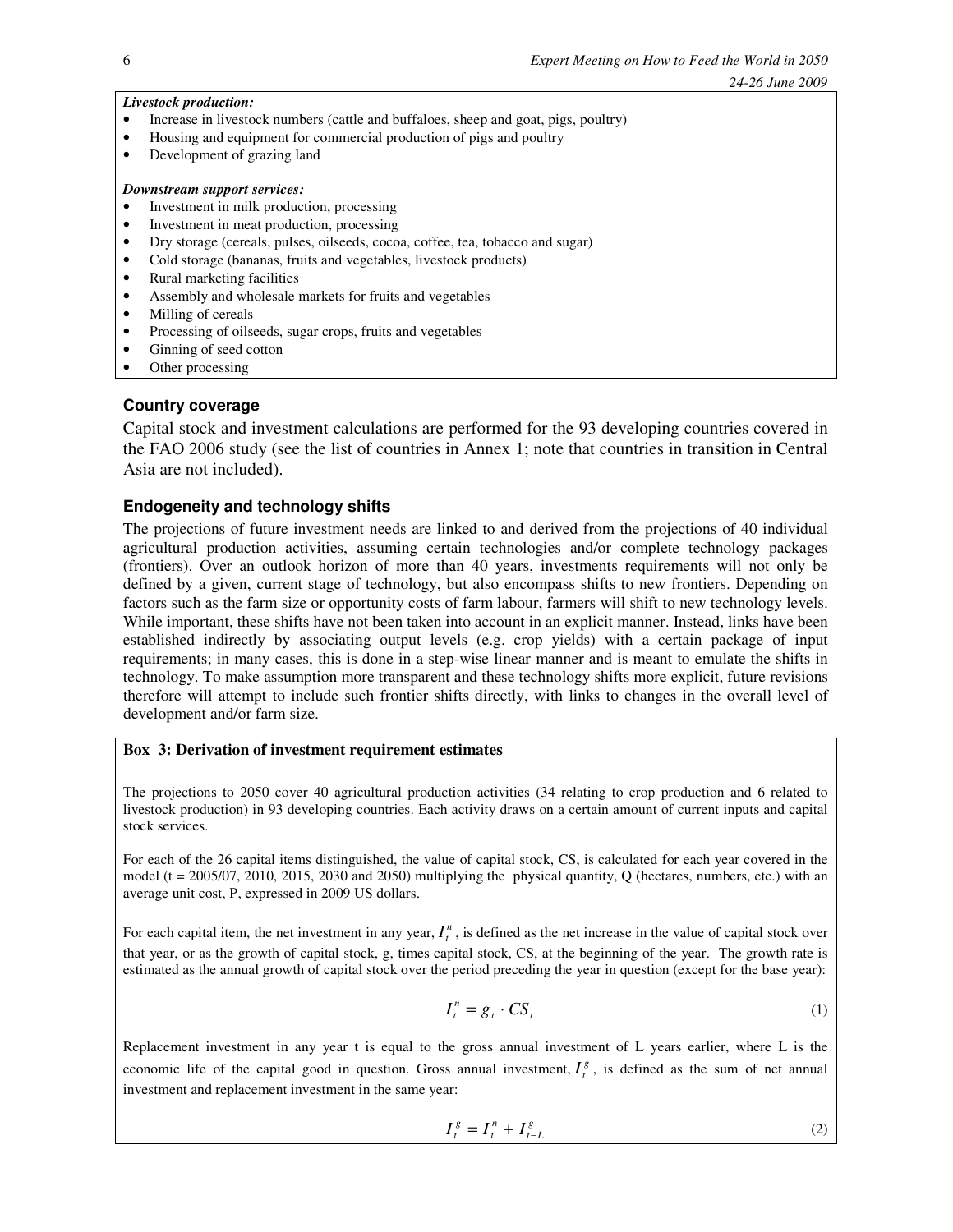*Capital requirements for agriculture in developing countries to 2050* 7 *Schmidhuber* et al.

Equation (2) can be approximated as:

$$
I_t^g = \frac{I_t^n}{1 - (1 + g_t)^{-L}}
$$
 (3)

Cumulative net investment  $CI_t^n$  over any of the periods distinguished in the model (2005/07 to 2010, 2010 to 2015, 2015 to 2030 ad 2030 to 2050) is defined (and calculated) as the net increase in capital stock over that period:

$$
CI_t^n = CS_t - CS_{t-1}
$$
 (4)

Cumulative gross investment is defined (and calculated) in a manner similar to annual gross investment:

$$
CI_t^s = \frac{CI_t^n}{1 - (1 + g_t)^{-L}}
$$
 (5)

Total annual and cumulative net and gross investments are simply derived by adding up over the 26 capital items.

### **Public and/or private**

No distinction has been made with respect to the potential source of the required capital. Therefore, the amounts include all potential sources; that is private and public both of foreign and domestic provenance. The way capital stocks are financed currently suggests that the largest part of total investments comes from private domestic sources. And the selection of capital items in this assessment suggests that private sources (domestic and foreign) would be the prime source of capital, at least if it is assumed that public investments should be limited to activities where public goods are produced (hunger and poverty reduction, environmental sustainability, social cohesion, etc.). The public hand can play a role either in funding these investments directly or by helping link, pool and promote private flows. Typically, such investments include the creation and maintenance of infrastructure, large-scale irrigation schemes, or research and development of new crop varieties and animal breeds. Depending on the level of public engagement, these investments can help attract further private flows (crowding in) or, if too massive, replace private engagement (crowding out effects). Private public partnerships would aim at maximising the former and minimising the latter.

#### **THE RESULTS**

#### **Projected capital stocks and investment needs**

Provisional results for investment requirements for primary agriculture and its downstream industries in developing countries show that the total over the 44-year period 2005/07 to 2050 could amount to almost US\$ 9.2 trillion (2009 dollars), 57 percent of which for primary agriculture and the remainder for support services (Table 1). Within primary agriculture, about a quarter of all capital needs stem from projected mechanization needs and almost a fifth (18.5 percent) from a further expansion and improvement of irrigation.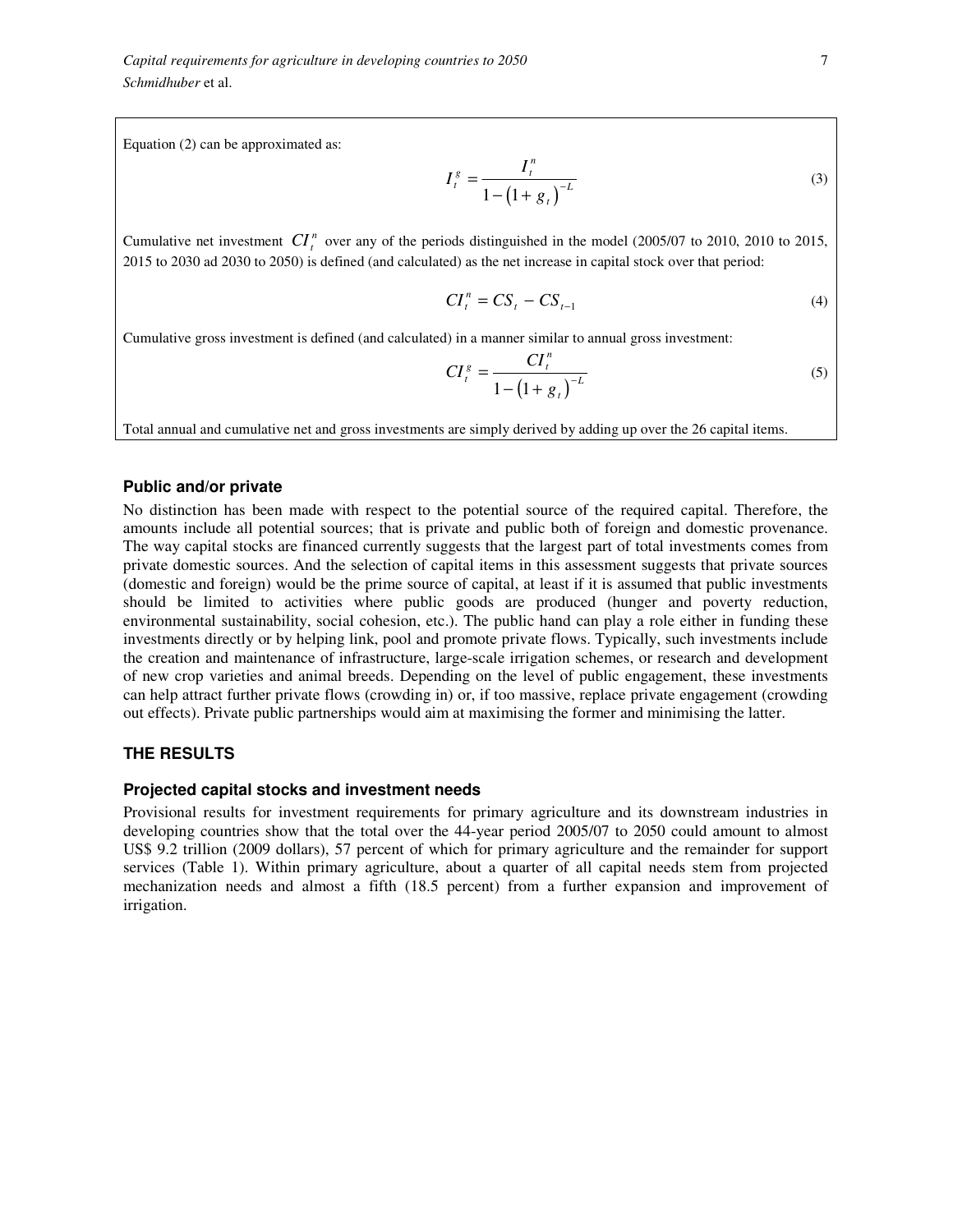|                                                       | net  | depreciation | gross |
|-------------------------------------------------------|------|--------------|-------|
| <b>Total for 93 developing countries</b>              | 3636 | 5538         | 9174  |
| total investment in primary production                | 2378 | 2809         | 5187  |
| of which in crop production                           | 864  | 2641         | 3505  |
| Land development, soil conservation and flood control | 139  | 22           | 161   |
| Expansion and improvement of irrigation               | 158  | 803          | 960   |
| Permanent crops establishment                         | 84   | 411          | 495   |
| Mechanization                                         | 356  | 956          | 1312  |
| Other power sources and equipment                     | 33   | 449          | 482   |
| Working capital                                       | 94   | $\Omega$     | 94    |
| of which in livestock production                      | 1514 | 168          | 1683  |
| Herd increases                                        | 413  |              | 413   |
| Meat and milk production                              | 1101 | 168          | 1269  |
| total investment in downstream support services       | 1257 | 2729         | 3986  |
| Cold and dry storage                                  | 277  | 520          | 797   |
| Rural and wholesale market facilities                 | 410  | 548          | 959   |
| First stage processing                                | 570  | 1661         | 2231  |

**Table 1: Cumulative investment over 2005/07 to 2050 in billion 2009 US\$** 

Broken down by type of investment, 60 percent or US\$5.5 trillion will be needed to replace existing capital stocks, the other 40 percent or US\$3.7 trillion would be growth investments and thus net additions to the existing capital stock. A detailed account of sector-specific investment projections is available in Annex 2.

The share of investments in primary agriculture is expected to fall in all regions, again at considerably different rates. Investments in downstream activities in turn rise in all regions. Perhaps surprisingly at first sight, the fastest growth in downstream activities is expected for sub-Saharan Africa, albeit from a relatively low absolute level. The region's food system is the least mature and growth reflects a gradual move away from a heavy reliance on primary production only. East Asia, by contrast, already has the most mature system, higher levels of grain, sugar, meat and milk processing and thus exhibits the smallest growth in nonprimary growth, but at much higher absolute levels (Figure 1).



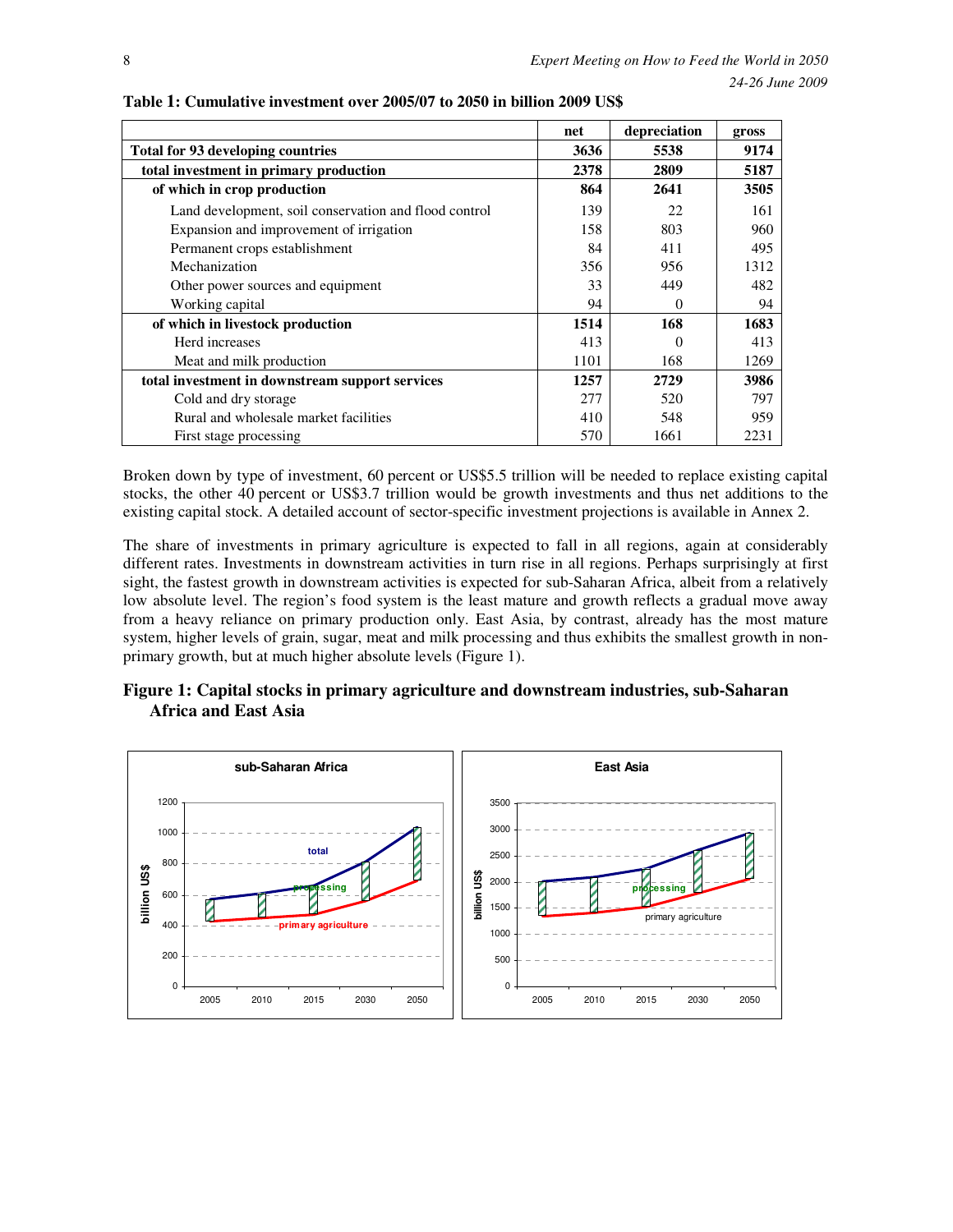



A striking feature of the outlook is that the annual net additions to the capital stock (growth investments) exhibit a noticeable decline over time and result in a slow-down in the annual net capital requirement. "Growth" investments account for 55 percent of the total at the beginning of the projection period and for merely 30 percent towards 2050 (Figure 2). For the aggregate of the developing countries as a whole, this reflects a number of different factors.

First, and obviously, a declining incremental production need (Table 2), driven by declining population growth and growing satiation levels of per capita consumption for food and fibre, also drive down incremental investment needs. For developing countries as a whole, overall agricultural production grew at a rate of 3.5 percent over the last 46 years and is expected to grow at a rate of less than half that level over the next 44 years. While the decline in production dynamics supports the projected slow-down in capital needs, there will be a countervailing shift towards more capital-intensive forms of production and a growing replacement of labour by capital. This explains the more moderate decline in incremental capital needs than is suggested by the expected levelling of output growth. And third, there is the impact of a change in the overall efficiency of input use, or total factor productivity (TFP). This is derived as the residual element of output growth that cannot be explained by growing input use, i.e. neither by changes in labour nor by changes in capital and land. While no TFP accounting is available for the past, future TFP growth is expected to be moderately positive for developing countries as a whole, albeit at rates of considerable difference across regions.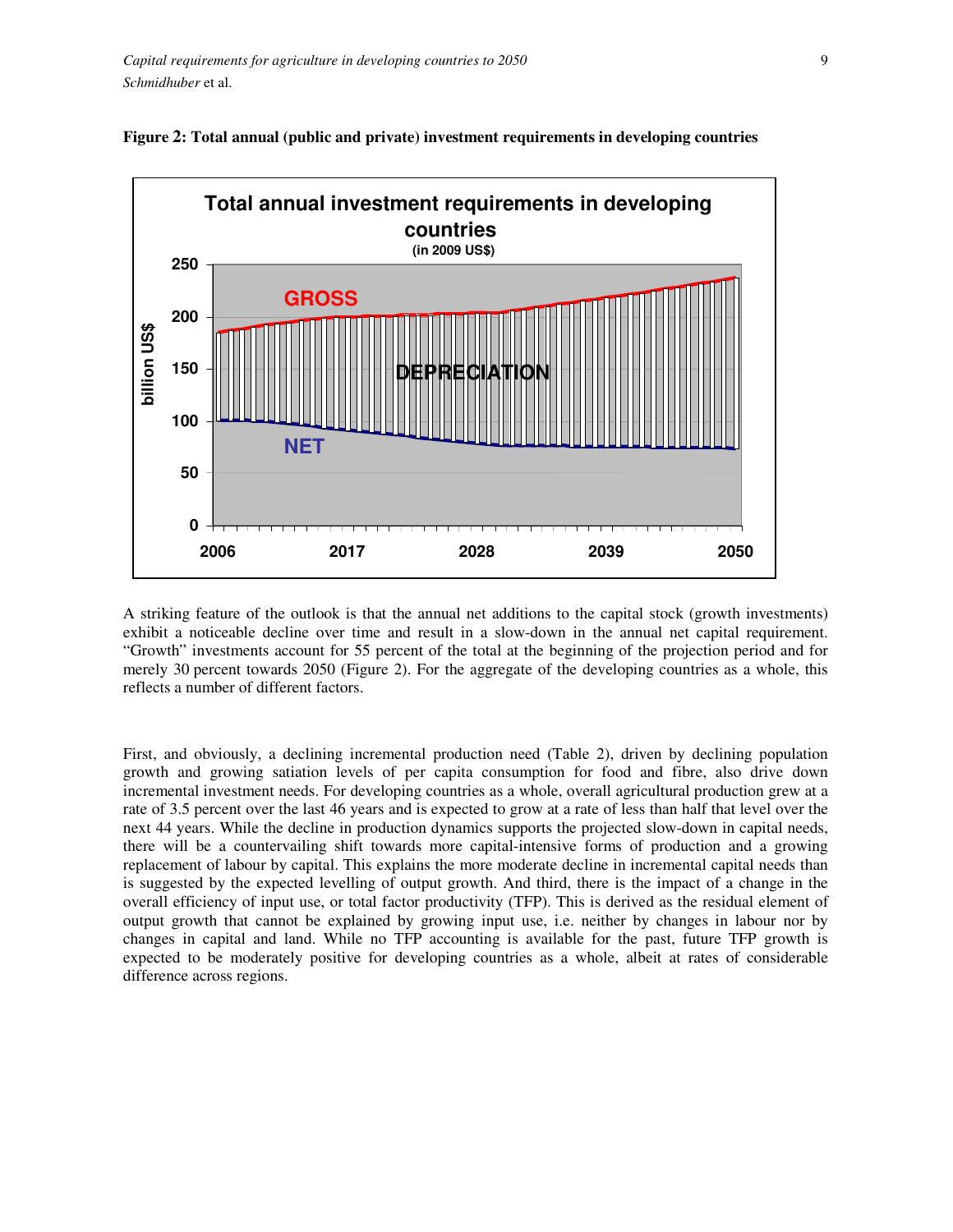|                             | 1961- | 1981- | 1991- | 2005/07- | 2030- | 2005/07- |
|-----------------------------|-------|-------|-------|----------|-------|----------|
|                             | 2007  | 2007  | 2007  | 2030     | 50    | 2050     |
| Developing countries        | 3.5   | 3.6   | 3.5   | 1.8      |       | 1.5      |
| idem, excl. China and India | 3.0   | 3.0   | 3.1   | 2.1      | 1.4   | 1.8      |
| sub-Saharan Africa          | 2.6   | 3.3   | 3.1   | 2.7      | 1.9   | 2.3      |
| Near East/North Africa      | 3.0   | 2.7   | 2.5   | 2.1      | 1.3   | 1.7      |
| Latin America and Caribbean | 3.0   | 3.0   | 3.4   | 2.1      | 1.2.  | 1.7      |
| South Asia                  | 2.8   | 2.8   | 2.4   | 2.0      | 1.3   | 1.6      |
| East Asia                   | 4.3   | 4.5   | 4.3   | 1.3      | 0.6   |          |

**Table** 2**: Growth rates of agricultural production, percent p.a.** 

For the aggregate of all developing countries, the relative importance of these factors (from 2005 to 2050), renders the following shares: (net) change in capital: +71 percent, in agricultural labour: -16 percent, in land use: +25 percent, and in total factor productivity: +20 percent6. This suggests a moderate decline in the role of labour inputs and an equally moderate replacement of labour with capital. Obviously, the aggregate hides vastly divergent developments in the various regions and for instance a much larger capital/labour substitution in Latin America (capital: +62 percent, labour: -73 percent, land: +49 percent, TFP: +62 percent) and no such shift at all in sub-Saharan Africa (capital: +48 percent, labour: +59 percent, land: +28 percent, TFP: -35 percent). Colloquially put, sub-Saharan Africa would continue to grow by "transpiration", while Latin America could further grow by efficiency gains or "inspiration".

A breakdown by region suggests that Asia would account for the largest part of global investment needs (57 percent); China and India alone account for some 40 percent. Latin America would absorb about 20 percent and sub-Saharan Africa and the Near East and North Africa region for the remaining 23 percent of capital needs (Table 3). Asia's high share reflects the region's large agricultural base, its high overall output and its relatively capital-intensive forms of agricultural production (irrigation, mechanization, terracing, etc.). Growth rates for Asia, however, would be more modest. This is in stark contrast to sub-Saharan Africa, where the overall level of investment requirements is expected to be relatively modest, reflecting the region's generally labour-intensive, capital-saving forms of production, while growth rates are projected to be higher, reflecting a very gradual shift to a more capital-intensive form of agriculture and moderately rising per capita production levels driven by a doubling of its population and consumer base.

|                          | net  | depreciation |                  | gross      |          |       |          |
|--------------------------|------|--------------|------------------|------------|----------|-------|----------|
|                          |      |              | crop             | livestock  | support  |       | share    |
|                          |      |              | production       | production | services | total | in total |
|                          |      |              | billion 2009US\$ |            |          |       | $\%$     |
| 93 developing countries  | 3636 | 5538         | 3505             | 1683       | 3986     | 9174  | 100      |
| excl. China and India    | 2427 | 3169         | 2184             | 966        | 2447     | 5596  | 61       |
| sub-Saharan Africa       | 479  | 462          | 319              | 178        | 444      | 940   | 10       |
| Latin America /Caribbean | 842  | 962          | 528              | 316        | 960      | 1804  | 20       |
| Near East / North Africa | 451  | 742          | 619              | 152        | 422      | 1193  | 13       |
| South Asia               | 843  | 1444         | 1024             | 368        | 894      | 2286  | 25       |
| East Asia                | 1022 | 1928         | 1015             | 669        | 1266     | 2950  | 32       |

**Table 3: Cumulative investment over 2005/07 to 2050 by region** 

Broken down into annual instalments over the 44-year outlook period, the total gross needs of US\$9.2 trillion amount to annual capital requirements of nearly US\$210 billion. Over time, a larger share of the net investment requirements would occur in the early years and decades of the outlook, reflecting, inter alia, higher incremental investment needs in these years. Thereafter the slowdown in production growth would also be reflected in a levelling-off of incremental investment needs. This "frontloading" effect could have important policy implications and lend itself to important policy messages.

As indicated, this assessment does not provide an assessment of public vs. private financing, neither from domestic nor from foreign sources. If current private/public shares were to be applied to the projections,

 $\overline{a}$ 

<sup>&</sup>lt;sup>6</sup> The underlying growth accounting approach applied here assumes a uniform, constant real wage across all income strata.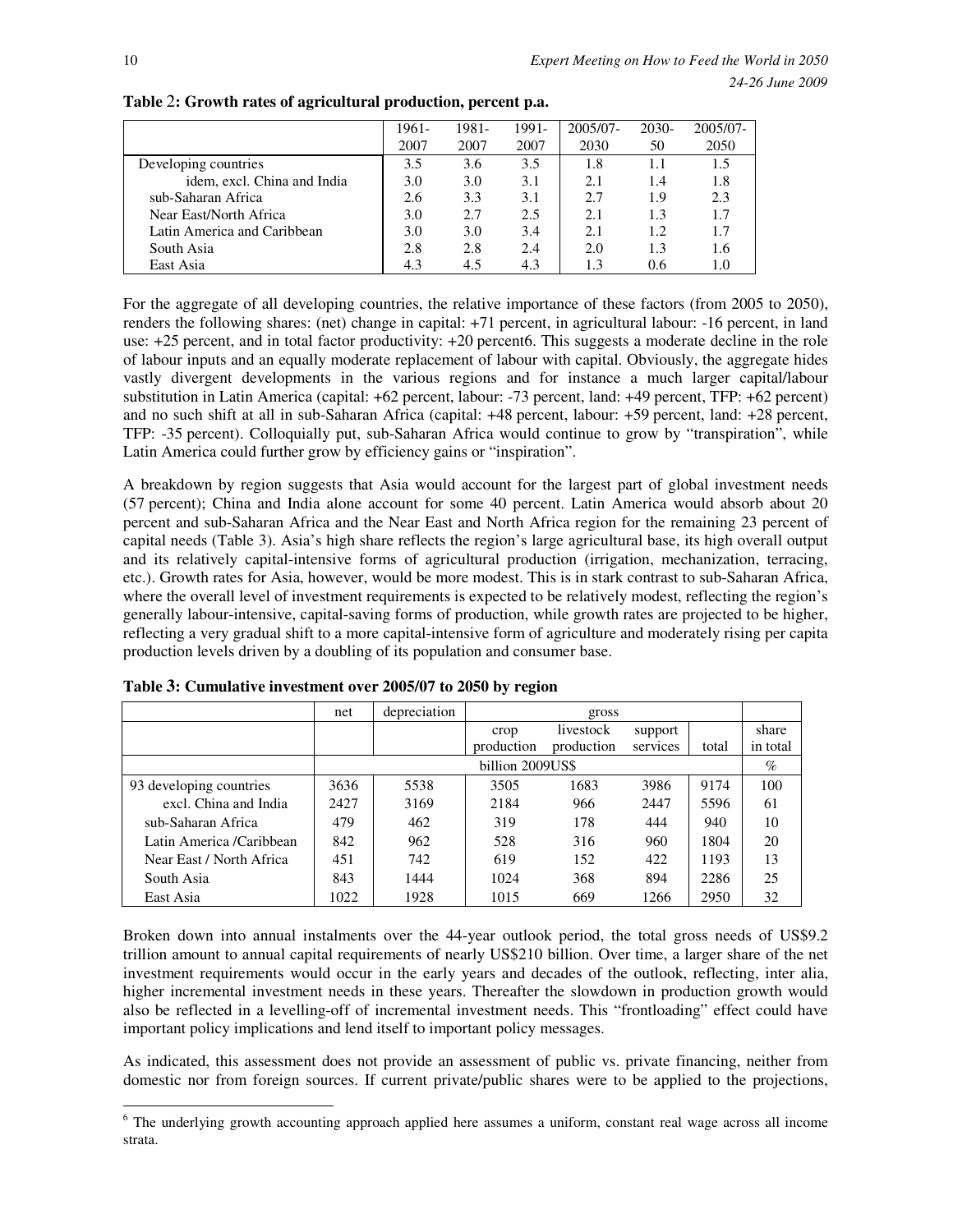70 percent or US\$150 billion of the US\$210 billion would come from private sources, the remaining 30 percent or US\$60 billion would have to be provided by public sources, both foreign (ODA) and domestic.

### **HOW RESOURCES WILL BE PUT TO WORK: PERFORMANCE INDICATORS FOR AGRICULTURAL PRODUCTION, CAPITAL STOCKS, LABOUR AND LAND**

#### **How much will be produced by whom?**

In 2005, East Asia alone accounted for nearly half of the developing world's agricultural output. Measured in ICPs<sup>7</sup>, US\$554 billion dollars came from that region and it was followed by Latin America and South Asia which produced an annual agricultural output of US\$210-15 billion each and the Near East/North Africa region and sub-Saharan Africa with a mere US\$95 billion and US\$98 billion respectively per year (Table 4).

A look at the long-term growth path to 2050 suggests a dynamic that is quite different from the current rates and levels. Sub-Saharan Africa, currently the region with about lowest agricultural output, is expected to show the fastest growth and could nearly triple its production to US\$263 billion by 2050. East Asia, by contrast, currently the largest producer, will see an increase in output by merely 53 percent (Table 4). By large measure, this reflects the fact that sub-Saharan Africa has to meet the food needs for the largest population increase of all regions and will do so from its own agricultural production base. East Asia by contrast will only see a very modest overall growth in its population to 2050 falling to zero growth between 2030 and 2050. Moreover, the region has already attained relatively high per capita consumption levels (2870 kcal/person/day in 2000) which will rise only moderately to levels somewhat above 3200 kcal/person/day. It will, just like sub-Saharan Africa, feed its population from its own agricultural resources, with self-sufficiency declining only very moderately; in fact, the only region that is expected to step up production significantly beyond its own needs is Latin America with self-sufficiency rates projected to rise from 118 percent to 130 percent; Latin America will thus cover the moderately growing deficits of all other regions.

|                             | 2005 | 2030 | 2050 | 2050/2005 |
|-----------------------------|------|------|------|-----------|
| Developing countries        | 1172 | 1784 | 2207 | 1.88      |
| sub-Saharan Africa          | 98   | 182  | 263  | 2.69      |
| Latin America and Caribbean | 210  | 343  | 436  | 2.08      |
| Near East / North Africa    | 95   | 155  | 200  | 2.11      |
| South Asia                  | 216  | 356  | 459  | 2.12      |
| East Asia                   | 554  | 748  | 848  | 1.53      |

**Table** 4**: Gross value of agricultural production by region (billion 2004/06 ICP\$)** 

In order to meet these production increases, the various regions will have to put more money to work in agriculture, mobilize more capital, land and labour. How much more resources the various regions will commit, what role incremental capital, land and labour will play will be discussed in the next section. The starting point for this analysis is the expected output per person which will serve as the basis for the discussion of how efficiently land, labour and capital will be used. The latter will be based on an outlook for labour and capital intensity of production and explore the scope and limits of agriculture to create incomes and help reduce poverty.

 $\ddot{\phantom{a}}$ <sup>7</sup> ICP or "international commodity prices" are used in order to avoid the use of exchange rates for obtaining country aggregates and to facilitate international comparative analysis of productivity. These "international prices", expressed in so-called "international dollars", are derived using a Geary-Khamis formula for the agricultural sector. This method assigns a single "price" to each commodity. For example, one metric ton of wheat has the same price regardless of the country where it was produced.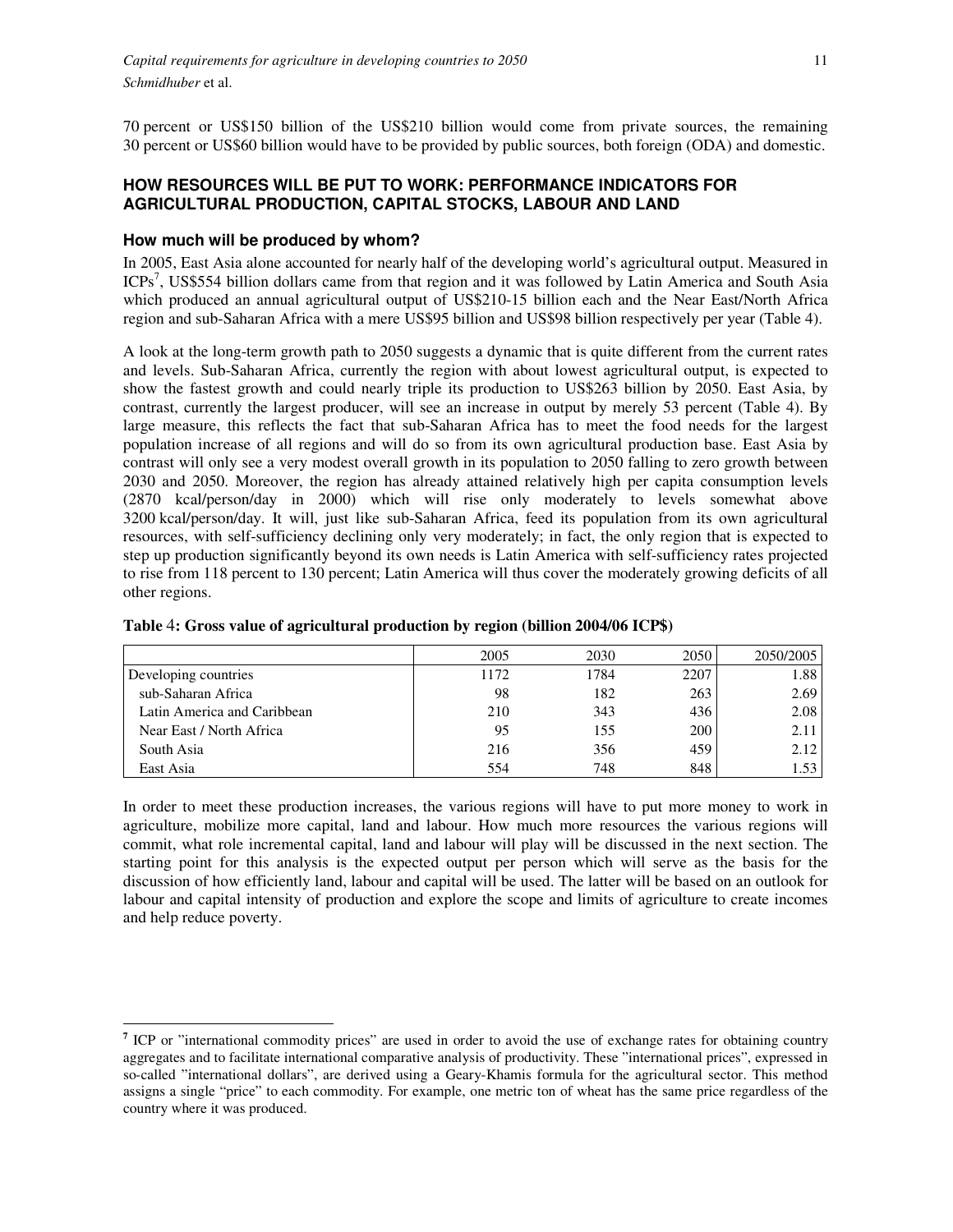### **How much output per person?**

Probably the most important indicator<sup>8</sup> from a developmental perspective is the evolution of agricultural output per person employed in agriculture (per capita gross value of production, AgGVP/PC). It is a first proxy for how much revenue people employed in agriculture generate and how revenues will evolve over the long-run to 2050. It can also provide hints as to how big the contribution of agriculture to overall poverty reduction will be and how rapid the agricultural transformation is likely to evolve.

A first inspection of the levels and trends of output per labourer across regions reveals vastly divergent trends (Table 5). In 2005, by far the highest level of agricultural output per person was attained in Latin America and, despite the high initial levels, no slowdown in growth per agricultural labourer is expected for the region. On the contrary, agricultural output per person is projected to rise faster than in any other region and nearly quadruple to US\$18,173 per person by 2050. On the other end of the spectrum is sub-Saharan Africa, where output per agricultural labourer is the lowest today and will remain the lowest by far over the next decades. In fact the gap to all other regions is even expected to widen as AgGVP/PC is expected to grow by less then 50 percent in 45 years.

|  |  | Table 5: Gross value of production per agricultural labourer (2004/06 ICP\$ per person) |  |  |
|--|--|-----------------------------------------------------------------------------------------|--|--|
|--|--|-----------------------------------------------------------------------------------------|--|--|

|                             | 2005 | 2030  | <b>2050</b> | 2050/2005 |
|-----------------------------|------|-------|-------------|-----------|
| Developing countries        | 882  | 1319  | 1844        | 2.09      |
| sub-Saharan Africa          | 475  | 587   | 700         | 1.47      |
| Latin America and Caribbean | 4993 | 10405 | 18173       | 3.64      |
| Near East / North Africa    | 1827 | 3157  | 4888        | 2.68      |
| South Asia                  | 575  | 836   | 1230        | 2.14      |
| East Asia                   | 845  | 1398  | 2221        | 2.63      |

This raises the question as to what forces drive these divergent regional trends and what the different paths mean for poverty reduction through agriculture. The first question can only be answered by analysing the trends in the underlying variables. The two factors involved are obviously trends in the overall value of output on the one hand and the evolution of the agricultural labour force on the other.

#### **Table** 6**: Aggregate self-sufficiency ratios (in percent) by region**

|                             | 2005 | 2050 |
|-----------------------------|------|------|
| Developing countries        | 99   | 99   |
| sub-Saharan Africa          | 97   | 95   |
| Latin America and Caribbean | 118  | 130  |
| Near East / North Africa    | 79   | 78   |
| South Asia                  | 99   | 98   |
| East Asia                   | 94   | 91   |

Growth in overall agricultural output will be the highest in sub-Saharan Africa. As discussed above, this reflects high growth in consumption and the fact that much of the added needs are expected to be met by domestic production. Self-sufficiency will decline only moderately from 97 percent in 2005 to 95 percent in 2050 (Table 6). Output will also rise in Latin America, albeit less rapidly and predominantly for export markets to make up for the slightly rising deficits of other regions. That means that the difference in the growth of output per worker is almost entirely due to the second factor, i.e. the changes in the agricultural labour force. In fact, the agricultural labour force of sub-Saharan Africa is projected to nearly double to 2050, while it will fall to nearly half in Latin America to 24 million (Table 7).

The mere numerical description of these trends does not allow to draw any inferences on the desirability of the associated development paths. What can be said, however, is that even the near tripling of agricultural output in sub-Saharan Africa will not suffice to make a significant difference in revenues per person left working in agriculture. When combined with the outlook for capital stocks (Table 8) and the land available per labourer (Table 9), it can also be said that too many people will remain dependent on a labour-intensive,

 $\overline{a}$ 

<sup>&</sup>lt;sup>8</sup> Ideally, performance should be measured as gross margins (returns on variable costs) or net margins (returns on total costs) of production; this however would require a complete accounting for variable and fixed costs of production.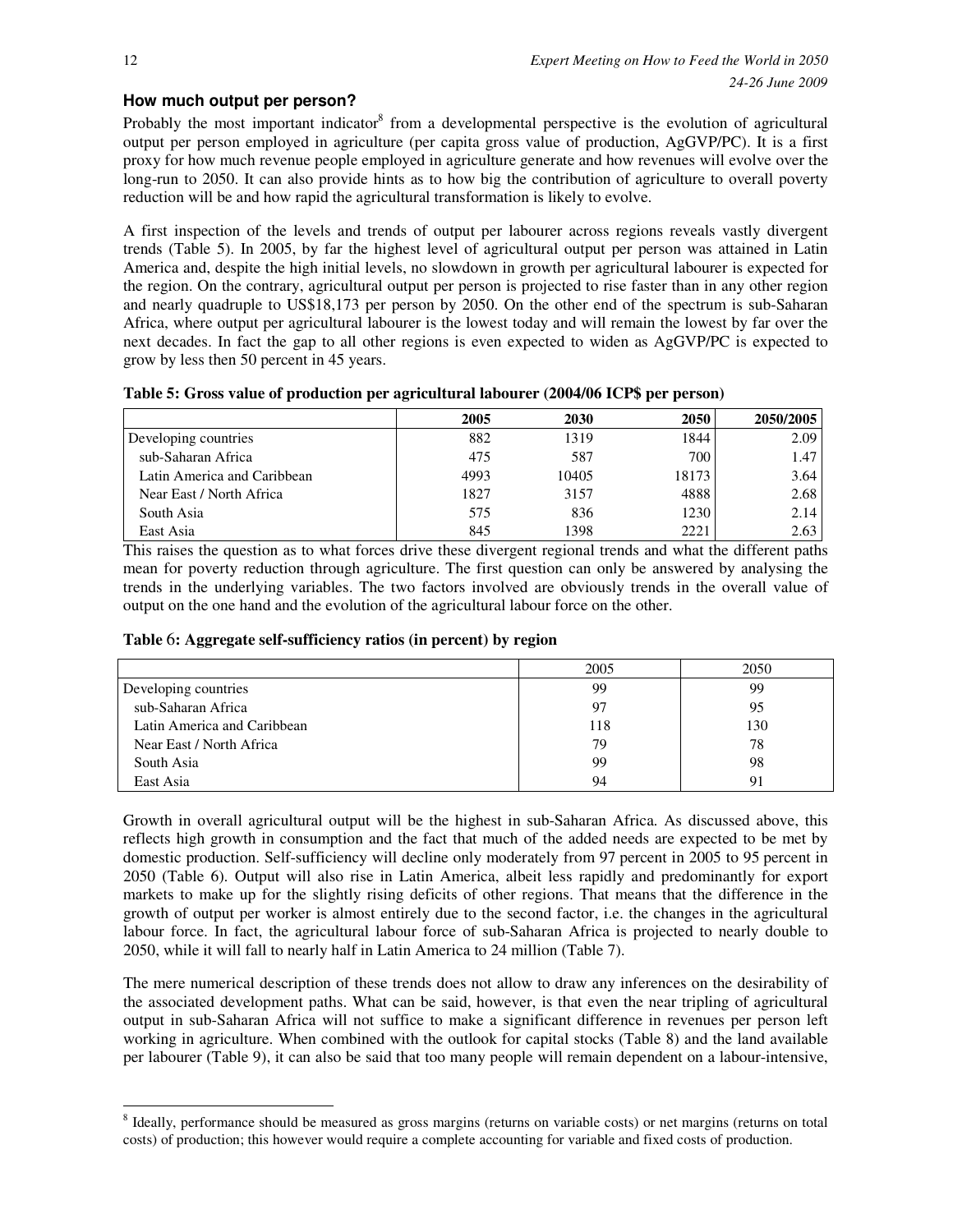capital-saving form<sup>9</sup> of small-scale agriculture. The poverty reduction potential of this form of agriculture should remain limited by the very virtue that too many farmers will have too few revenues to share.

|                             | 2005  | 2030  | 2050  | 2050/2005 |
|-----------------------------|-------|-------|-------|-----------|
| Developing countries        | 1,330 | 1,353 | 1,197 | 0.90      |
| sub-Saharan Africa          | 206   | 310   | 376   | 1.83      |
| Latin America and Caribbean | 42    | 33    | 24    | 0.58      |
| Near East / North Africa    | 52    | 49    | 41    | 0.79      |
| South Asia                  | 376   | 426   | 373   | 0.99      |
| East Asia                   | 655   | 535   | 382   | 0.58      |

**Table** 7**: Agricultural labour force (millions) by region** 

Source: FAO Statistics Division

 $\overline{a}$ 

This is not to suggest that poverty reduction efforts and strategies should ignore small-scale agriculture. On the contrary, the fact that more than 70 percent of the poor reside in rural areas and most depend on smallscale agriculture suggests that poverty reduction strategies have to start from and fully embrace small scale farmers; but while a smallholder structure is the starting point for poverty reduction, it cannot be an objective in its own right, particularly in sub-Saharan Africa. For one thing, the expected growth in its domestic food markets is too limited to engender much improved incomes for a growing number of farmers; for another, agricultural export markets would remain elusive for an under-capitalised form of small-scale agriculture. If the market potential is limited to the food needs, new markets (e.g. energy markets), new non-market income possibilities (payments carbon offsets, climate change mitigation programmes, payment schemes for environmental services) or strategies for a complete exit from agriculture need to be found to generate income possibilities for its young and rapidly growing labour force.

But neither will the poverty reduction potential be significant in Latin America's large scale agriculture, at least in absolute terms. There are simply too few people remaining in the sector today to be brought out of poverty in the future. Those remaining in agriculture, however, will produce agricultural output large enough to make a living from it. In tandem with the rising output per person, Latin America will continue to pursue its current export-orientation. The overall rate of self-sufficiency is expected to rise from 118 percent to 130 percent by 2050 (Table 6). The region will continue and even expand its role as the world's agricultural power house and make up for the less dynamic growth in other regions.

An alternative way of attaining higher incomes and ensuring livelihoods, though not covered in this outlook, would be to raise revenues not covered in agricultural production. Options include revenues that could be raised through the provision of environmental services and in particular contributions to Green House Gas (GHG) abatement and the entry into the carbon market. It is important to note in this context that agriculture is, with a share of over 30 percent (including deforestation), not only one of the main sources of global GHG emissions but would also provide a significant potential for climate change mitigation. These funds could help farmers adopt carbon-saving production technologies, reduce carbon footprints of traditional technologies and, at the same time, increase productivity and profitability of agricultural production. Promising options include a shift to no-till and conservation agriculture, more efficient milk and ruminant meat production systems (FAO, 2006b) or a transition from paddy to upland rice production.

Another income alternative could arise from an increased production of agricultural feedstocks for the energy market. The energy market is so large that it would not be subject to demand constraints and would allow more farmers to draw revenues from otherwise increasingly saturated markets. For small scale farmers, bioenergy could help overcome the on farm power constraint, the factor that often limits agricultural productivity growth the most. For larger scale farmers, bioenergy offers a new potential to produce for a market that is in essence characterized by perfectly elastic demand and a market that will absorb any incremental production as long as agricultural feedstocks are competitive as input into the energy market, i.e. as long as energy prices are above parity prices in the energy market. In essence this necessitates high energy

<sup>&</sup>lt;sup>9</sup> The capital stock available per worker will not increase in sub-Saharan Africa, while it will triple in Latin America (Table 8).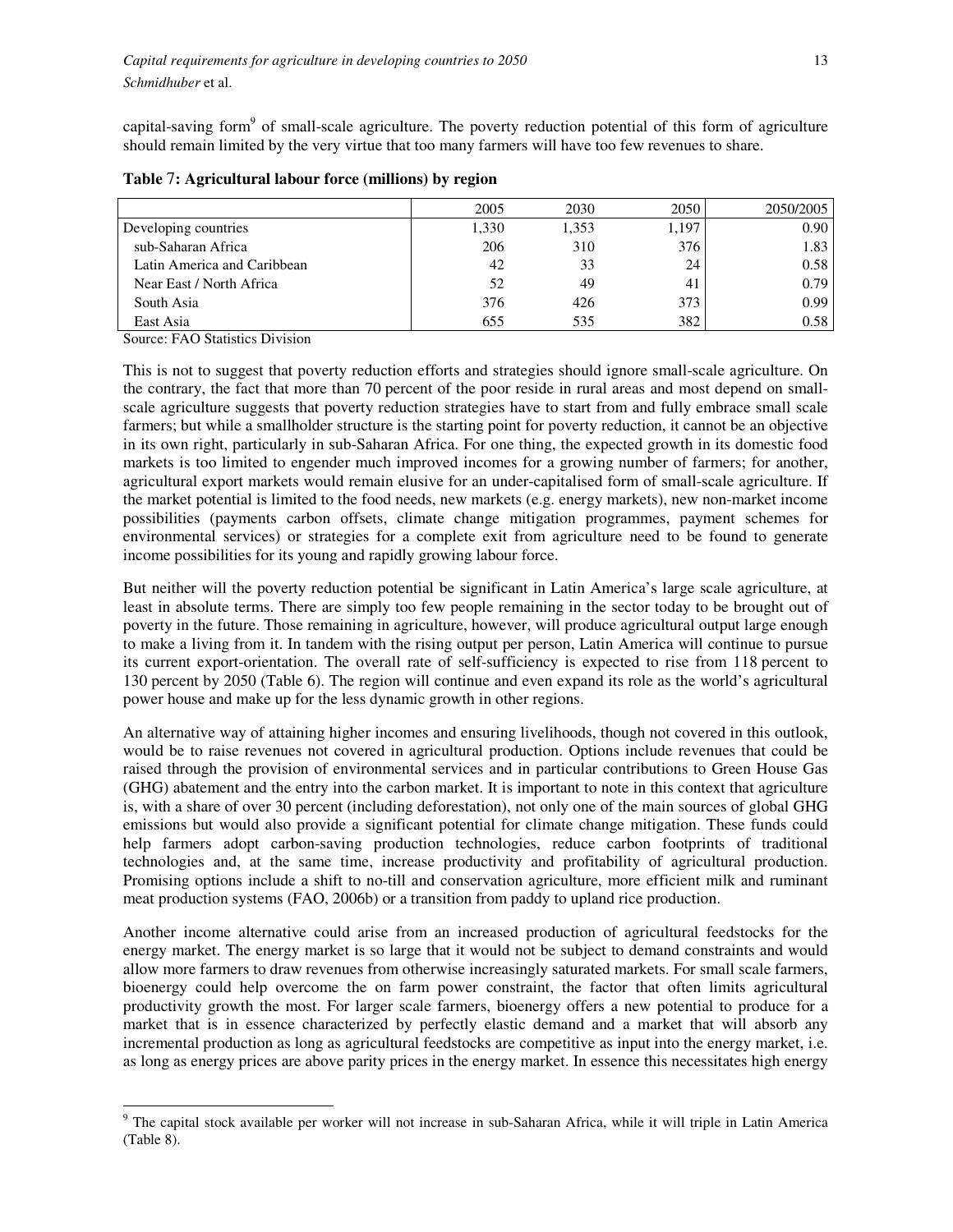prices. The perfectly elastic demand also means that food prices will be determined by energy prices and that poor food consumers could be priced out of the food markets by less elastic energy consumers.

The success of such a diversification into new areas of agricultural activities will be contingent on whether smallholder agriculture has a comparative advantage for these new markets. Typically, smallholder agriculture is labour-intensive and capital-saving and in particular know-how deficient. Many of the emerging income options, by contrast, require know-how and capital and seldom unskilled labour. Tapping into carbon offset schemes under the "Clean Development Mechanism" (CDM), for instance, is mostly limited to large projects and large farmers and a large share of these CDM projects was granted to the large holdings or outright agricultural industries in Latin America. The administrative hurdles of such schemes are simply to onerous for smallholders to meet. Likewise, commercial bioenergy production is highly know-how and capital intensive; Brazilian ethanol production for instance has become more profitable as it became more labour-saving. The discrepancy between factor needs and factor endowments of smallholders means that they are unlikely to have a comparative advantage for these alternative income sources; in fact, their factor endowment is precisely the opposite of the factor requirements needed for such activities.

Options to overcome a lack of capital and know-how exist. One option would be to improve or create the institutional setting that allows a pooling of smallholder resources and create enough human and financial capital to overcome the resource limits. Co-operatives can play an important role in pooling resources; public investments can support and foster these efforts. There are numerous examples for successful resource pooling, particularly for new bioenergy projects. In Thailand, for instance, 4000 farmers have pooled resources in a co-operative to set-up a cassava based bio-ethanol project in the Chok Chai district of Nakhon Ratchasima; through the country's Agricultural Co-operative Federation they even established a jointventure with a US-based energy company to overcome remaining capital constraints and attract the necessary know-how to operate a large-scale ethanol plant.

These examples suggest that the comparative disadvantage of small-scale farming for new market opportunities can be overcome and that the new markets could be tapped by small scale operators if their resources can be pooled. In turn this will require a strengthening of rural institutions and thus public investments. The greatest needs but also the greatest potentials for institutional improvements lie in sub-Saharan Africa. The quantitative assessments of the institution-related investments requirements will be provided in the companion paper to this assessment at a later stage.

### *Why will outcomes be so different? The correlates of success*

An important factor that helps explain difference in the output per worker is the *capital stock per*  labourer available. Taking again the two extreme cases of Latin America and sub-Saharan Africa, the estimates summarized in Table 8 suggest that a farm worker in the former region has on average 10 times more capital available than his colleague in the latter. Behind the abstract aggregate of capital per farmer are a large range of tools and equipment that make agriculture in Latin America so much more productive than in Africa. It includes more and better mechanization, tractors, tillers and combines, irrigation, storage and processing plants, and other elements of an efficient downstream sector. And, while not included in the estimates, Latin American farmers have multiples of support capital in better infrastructure, research institutions, available roads and electricity. Equally important is reliability of these supplies, rendering fewer off-hours in terms of electricity supplies or irrigation water availability. Rural roads per hectare for instance amount to 0.017 km in Latin America compared to 0.007 km, i.e. less than half that distance in sub-Saharan Africa. Likewise, rural electricity supplies per worker are 50 times higher in Latin America compared to sub-Saharan Africa.

|                             | 2005  | 2030  | 2050  | 2050/2005 |
|-----------------------------|-------|-------|-------|-----------|
| Developing countries        | 4.28  | 5.72  | 7.68  | 1.79      |
| sub-Saharan Africa          | 2.78  | 2.62  | 2.77  | 1.00      |
| Latin America and Caribbean | 25.24 | 45.70 | 77.77 | 3.08      |
| Near East / North Africa    | 11.61 | 17.33 | 25.41 | 2.19      |
| South Asia                  | 3.88  | 4.59  | 6.10  | 1.57      |
| East Asia                   | 3.06  | 4.87  | 7.67  | 2.51      |

|  |  | Table 8: Capital stock per worker (in 2009 US\$1000 per person) |  |  |
|--|--|-----------------------------------------------------------------|--|--|
|--|--|-----------------------------------------------------------------|--|--|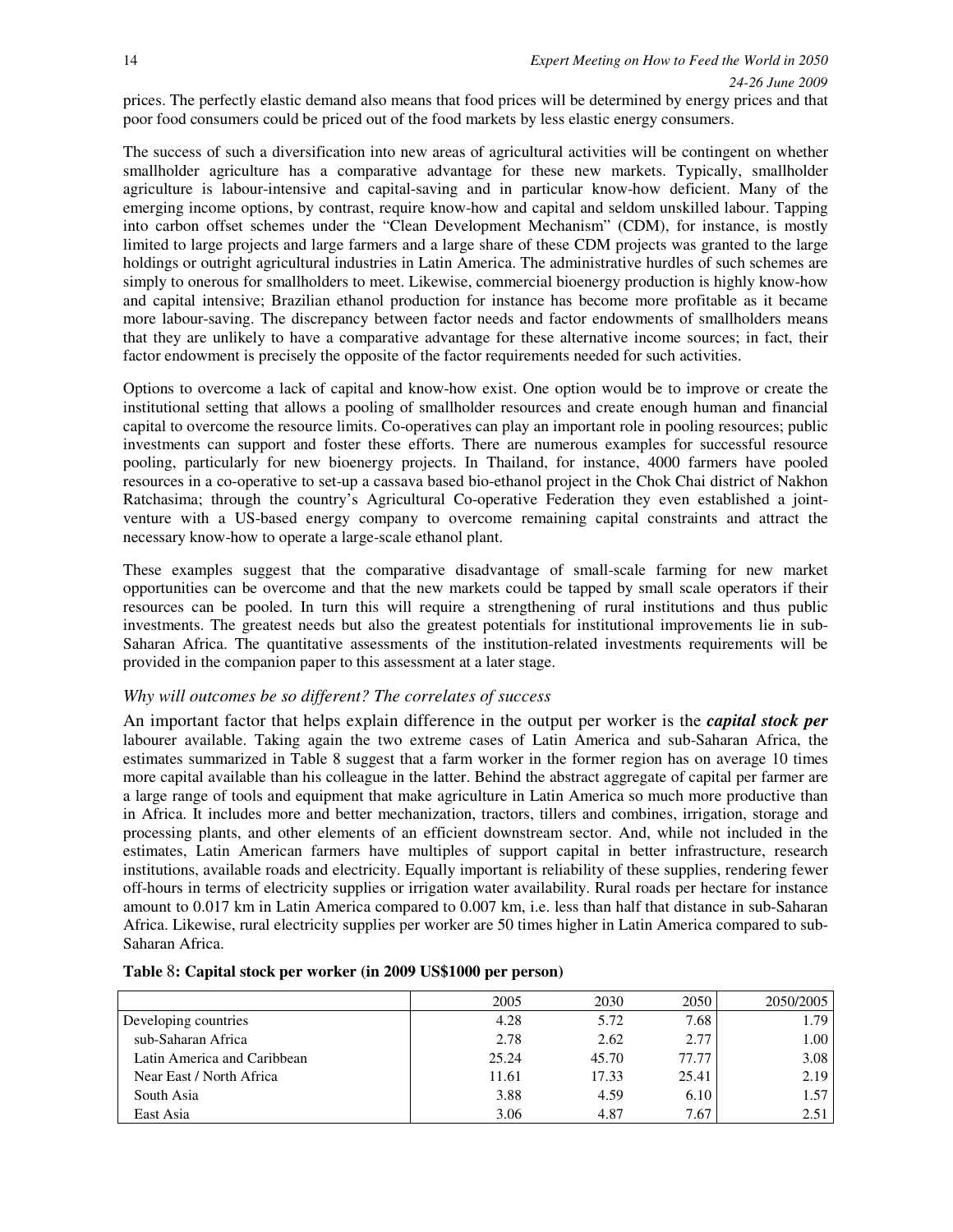The outlook to 2050 suggests that the inter-regional differences in capital stocks per worker are likely to become more pronounced. Capital stocks per worker will roughly double in East Asia, South Asia and the Near East and North Africa region while they will triple in Latin America and completely stagnate in sub-Saharan Africa. That means that by 2050 a worker in Latin America will have 28 times the capital available compared to his colleague in sub-Saharan Africa. These huge differences in capital intensity are at the heart of differences in the current output per worker and the divergent growth paths the two regions are expected to take.

As discussed above, a critical element in the divergent developments in labour productivity across regions is largely a reflection of the different developments in the agricultural labour force of the various regions. Latin America, for instance, will almost halve its labour force while sub-Saharan Africa will nearly double it. How important this effect is can be appreciated when agricultural output is related to land rather than labour (Table 9).

|                             | 2005 | 2030 | 2050 | 2050/2005 |
|-----------------------------|------|------|------|-----------|
| Developing countries        | 0.69 | 0.75 | 0.90 | 1.30      |
| sub-Saharan Africa          | 0.86 | 0.68 | 0.63 | 0.73      |
| Latin America and Caribbean | 3.47 | 5.53 | 8.62 | 2.49      |
| Near East / North Africa    | 1.41 | 1.50 | 1.87 | 1.33      |
| South Asia                  | 0.60 | 0.56 | 0.65 | 1.08      |
| East Asia                   | 0.45 | 0.57 | 0.81 | 1.80      |

**Table 9: Harvested land per agricultural labourer (ha per person)** 

Output per hectare in Latin America is "only" 2.5 times higher than in sub-Saharan Africa and indeed somewhat lower than in East Asia. But crucially, a worker in Latin America will crop twice as much land by 2050 while *arable land available per labourer* will further shrink in sub-Saharan Africa. This poses – once again - the question of how sustainable the outlook for sub-Saharan Africa's is if it continues to be based on a farming system in which a limited resource base has to be shared with a rising number of resource users. Even if the basis of the argument is largely arithmetical, small scale agriculture is unlikely to provide much of a basis for widespread revenue generation and poverty reduction. It also poses the question as whether it needs to be combined with exit strategies that ensuring that those left in the sector have enough resources to generate sufficient income.

### *What bang for the buck? ICORs and investment rates in primary agriculture*

In an increasingly globalized world, private investors, development planners and policy makers alike are interested in identifying investment opportunities in agriculture at home and abroad. A broad and easy-tocalculate indicator that helps address this question is the Incremental Capital Output Ratio  $(ICOR)^{10}$ . High ICORs suggest that increases in agricultural output require high investments and vice versa.

 $\overline{a}$ <sup>10</sup> It must be noted that the ICORs and investment rates used and presented here are only approximations and need to be qualified from a number of different perspectives. One factor is that numerator and denominator of ICORs and investment rates are based on different monetary definitions. The denominator of the investment rates for instance (the value of production) is based on 2004/06 'international commodity prices", while the numerator (incremental capital stocks) is based on values in prices of constant 2009 US\$; the same qualification is to be made in the calculation of the investment rates; another factor is that investments include non-monetary elements (such as an indigenous increase in the herd sizes or self-constructed farm buildings), which overstate investment rates and understates ICORs. However, as these shortcomings apply across all regions, they leave cross-regional comparisons unaffected and relative values consistent.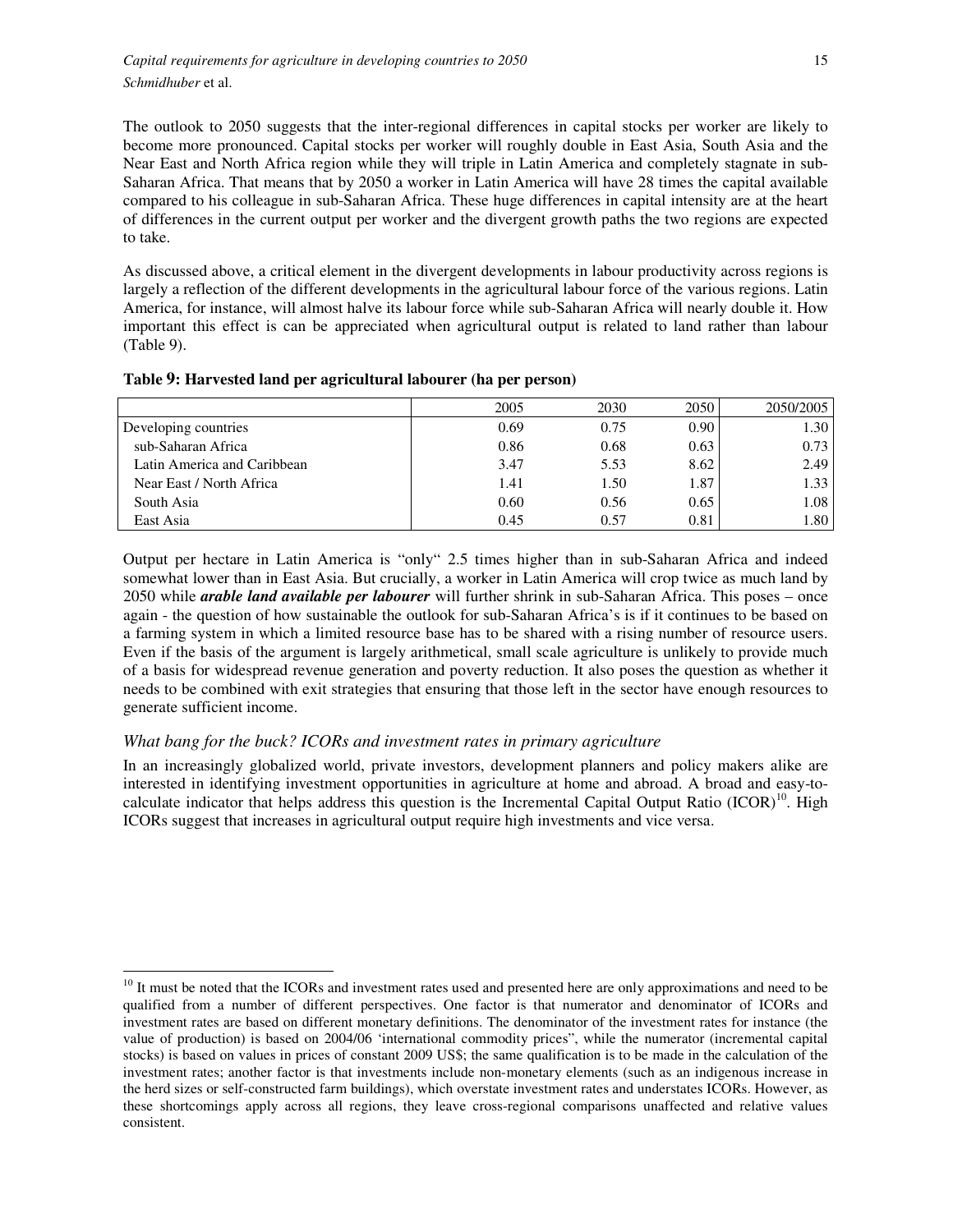|                          | investment as share<br>of AGVP | inputs as<br>share of<br>AGVP <sup>11</sup> | investment as<br>share of AGDP | incremental<br>capital output<br>ratio (ICOR) |  |  |  |  |  |  |
|--------------------------|--------------------------------|---------------------------------------------|--------------------------------|-----------------------------------------------|--|--|--|--|--|--|
|                          | average over 2005/07 to 2050   |                                             |                                |                                               |  |  |  |  |  |  |
|                          | percent                        |                                             |                                |                                               |  |  |  |  |  |  |
| Developing countries     | 6.7                            | 27                                          | 9.2                            | 6.3                                           |  |  |  |  |  |  |
| excl. China and India    | 7.5                            | 27                                          | 10.3                           | 5.8                                           |  |  |  |  |  |  |
| sub-Saharan Africa       | 6.2                            | 11                                          | 6.9                            | 3.1                                           |  |  |  |  |  |  |
| Latin America /Caribbean | 5.7                            | 29                                          | 8.0                            | 4.8                                           |  |  |  |  |  |  |
| Near East / North Africa | 11.4                           | 40                                          | 19.0                           | 11.1                                          |  |  |  |  |  |  |
| South Asia               | 9.0                            | 28                                          | 12.5                           | 7.2                                           |  |  |  |  |  |  |
| East Asia                | 5.2                            | 28                                          | 7.2                            | 7.4                                           |  |  |  |  |  |  |

**Table 10: ICORs and investment rates in primary agriculture**

The comparison of the ICORs across regions (Table 10) suggests that changes in agricultural capital stocks are expected to render fairly different levels of agricultural output across the main developing regions. By far the highest ICORs (over 11) are projected for the Near East and North Africa (NENA) region, while by far the lowest ICORs (just over 3) are expected for sub-Saharan Africa. In both regions, the expected ICORs are consistent with current factor endowments and expected factor returns. High ICORs for the Near East and North Africa region reflect the fact that the region has already attained a high level of capital intensity and is left with few options to step-up production through an easy expansion of cropland or irrigation water use. In fact, the region has virtually exhausted its agricultural land base and is also approaching the limits of its renewable water resources. This makes further increases in production a capital-intensive endeavour and ultimately renders low returns on future additions to the existing capital stock. Extreme examples include agricultural production systems that operate on ground water mining or water supplies from energy-intensive desalinization plants; ICORs are particularly high where such investments were geared towards low value outputs such as cereals and other food staples. Such farming systems operate at unit production costs that often exceed international commodity prices by multiples and can only be sustained with exorbitantly high subsidies.

From a planning and policy perspective, this suggests that a further expansion of production in the NENA region has to be weighed against alternatives such as increased imports of agricultural goods or investments in foreign capital stocks and crop land. While the region has for long focused on imports, it recently also pursues the option to secure domestic supplies through foreign direct investment in other regions.

An inspection of the ICORs in other regions (Table 10) helps explain why much of these new investments are currently directed to sub-Saharan Africa. The low ICORs of just over 3 suggest that incremental capital invested in Africa's agriculture renders nearly four times the returns of investments in NENA. This is consistent with the fact that Africa's agriculture has abundant land and labour but suffers from a shortage of capital (working capital as well as fixed capital) that is needed to make the existing land and labour base more productive.

### *How will farm revenues fare relative to non-agricultural incomes?*

As outlined above, the trends in future farm revenues exhibit vast differences across regions and people dependent on agriculture in the various regions will see vastly different growth potentials for their agricultural income growth potentials. A crucial question that remains open is whether the projected revenue paths in agriculture are more or less favourable than those outside of agriculture or, more precisely, more or less favourable than those of the average income earner (agriculture and non-agriculture combined). The results of the comparison between agriculture and non-agriculture income trajectories are summarized in .

Figure 3 depicts three important features of the projected income trajectories for the various regions. First, the horizontal extension of the paths captures the projected income growth for each region. It suggests that income growth per person is expected to be much higher in East Asia than in any other region; compared to sub-Saharan Africa for instance, income growth is expected to be three times as high and overall the picture

 $\overline{a}$  $11$  The value of inputs as a share of output are taken from Alexandratos (1988).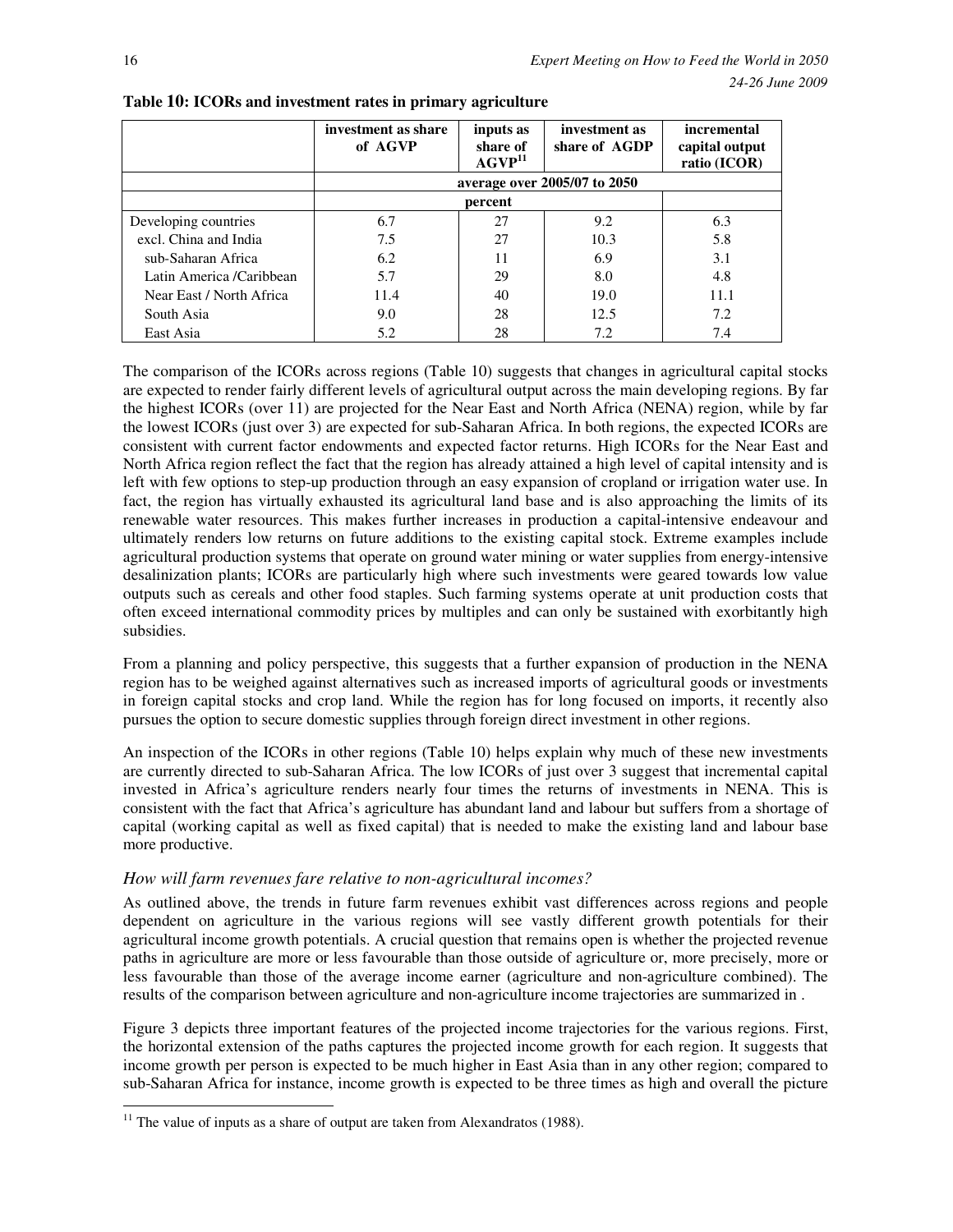suggest a continuation of the growth patterns seen over the last three decades. Income growth is also projected to be high in South Asia, followed by Latin America and the Near East and North Africa region. The second feature is captured by the slope of the trajectories. The steeper the slope, the higher the agricultural growth prospects relative to overall growth. A slope steeper than the 45 degree diagonal denotes that agriculture outperforms the average of a region. Clearly, that is not expected for any of the regions; instead, trajectories are rather flat for all regions and move further away from an equal (45 degree) diagonal on the way to 2050. This unequal growth is particularly pronounced for all regional aggregates of sub-Saharan Africa and Asia. The third feature stems from the location of a trajectory above or below the diagonal. Locations above (below) denote whether agricultural incomes are above (below) average incomes, both for the starting and the end year. As can be seen immediately from , the only region where agricultural incomes are above average incomes is Latin America, while the reverse is the case for all other regions. And even for Latin America, it should be noted that vertical axis depicts agricultural GVP rather than agricultural GDP, i.e. agricultural incomes are overstated by the amount of working capital employed. Given the relative advanced stage of agriculture in Latin America, the effect of overestimation of incomes could be quite considerable; taking this into account, it is probable that in no region agricultural incomes are above average ones, neither in the base year nor in 2050.



**Figure 3: Regional income trajectories: agriculture vs. non-agriculture** 

In summary, this means that the projected income trajectories suggest a largely negative outlook for agriculture. In no region will agricultural labourers be able to accomplish the same income growth as their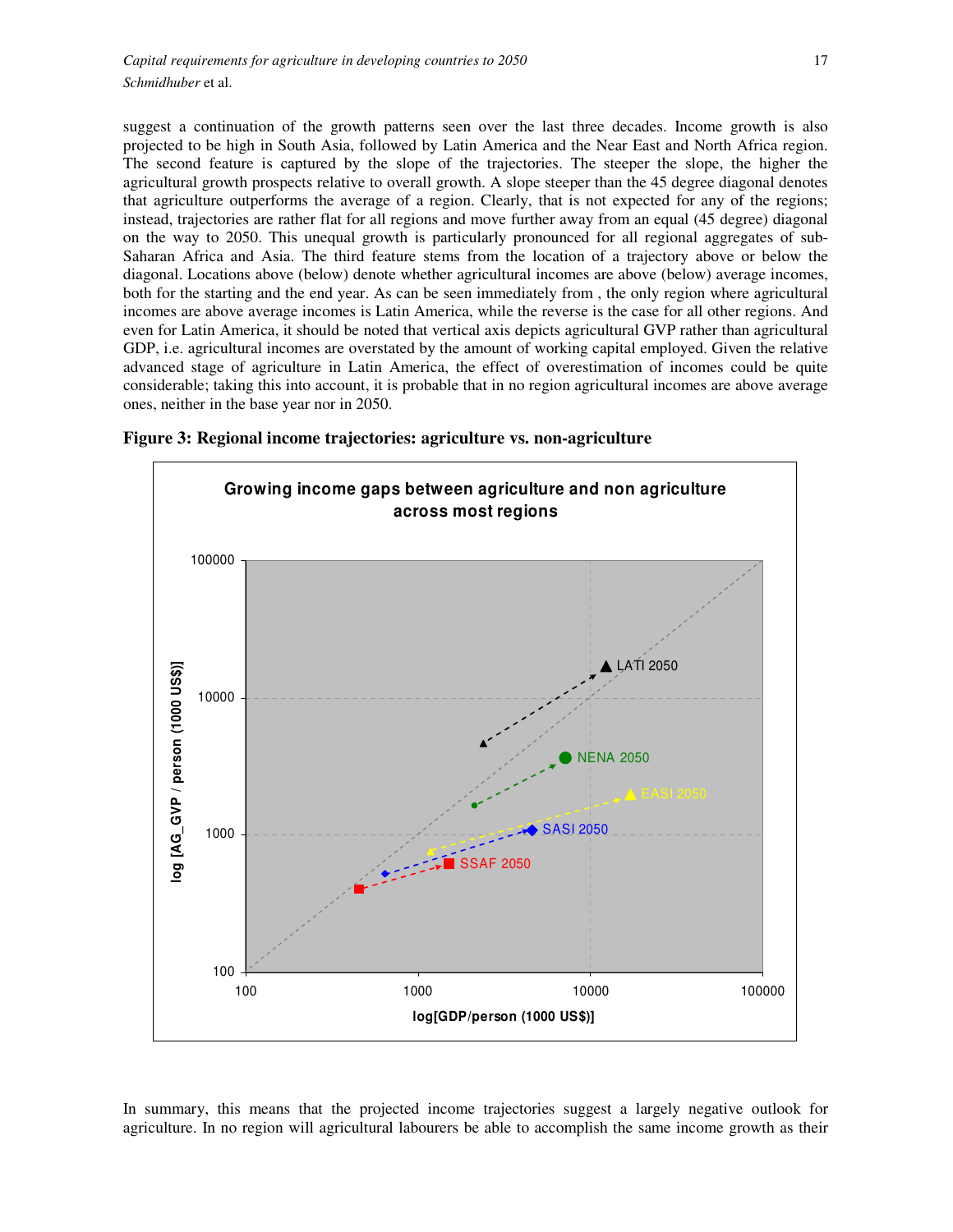peers outside of agriculture. The only exception is Latin America, where farm revenues are slightly above average incomes and where growth rates in farm revenues - on average – just match those of the region's economy. The outlook also suggests a growing divergence between agricultural and non-agricultural incomes and thus probably an even stronger concentration of poverty in rural areas. The results are likely to even understate the true agriculture vs. non-agriculture income gap for two reasons. First, agricultural income growth is compared to average income growth. Where agriculture accounts for a large share of the total economy, this would further increase the difference to non-agricultural incomes. Second, the population projections for agriculture are those for agricultural labour force, which is just a subset of the overall agricultural population. If agricultural incomes were to divided over the larger agricultural population, this would further widen the gap to non-agricultural incomes.

It must be emphasized here that these results are still highly preliminary; they need to be vetted further and confirmed by projections for AG-GDP, rather than those for AG-GVP only. The growing divergence may also bring to the fore a possible shortcoming of the underlying partial equilibrium approach. No doubt, past developments show that considerable and even growing rural – urban income differences can persist over extended periods of time, but a growing income divergence over more than four decades may become untenable and suggest that hitherto exogenous assumptions such as the projections for agricultural labour force or even population general projections may need to be endogenized. Rising income gaps would ultimately raise the pressure to leave rural areas (push) and attract cheap labour to more remunerative urban areas and non-farm environments (pull).

The prospect of a widening income gap between farm and non-farm incomes has also given rise to new initiatives to provide support to developing countries farmers. FAO is currently examining various possibilities of such support measures; the decisive criterion for these measures is that they help farmers to catch-up to average incomes attained in an economy or region without introducing new or augmenting existing measures that distort international competition, resource allocation and trade. Scope, options and limits of such measures will be discussed at the Summit on World Food Security in November 2009.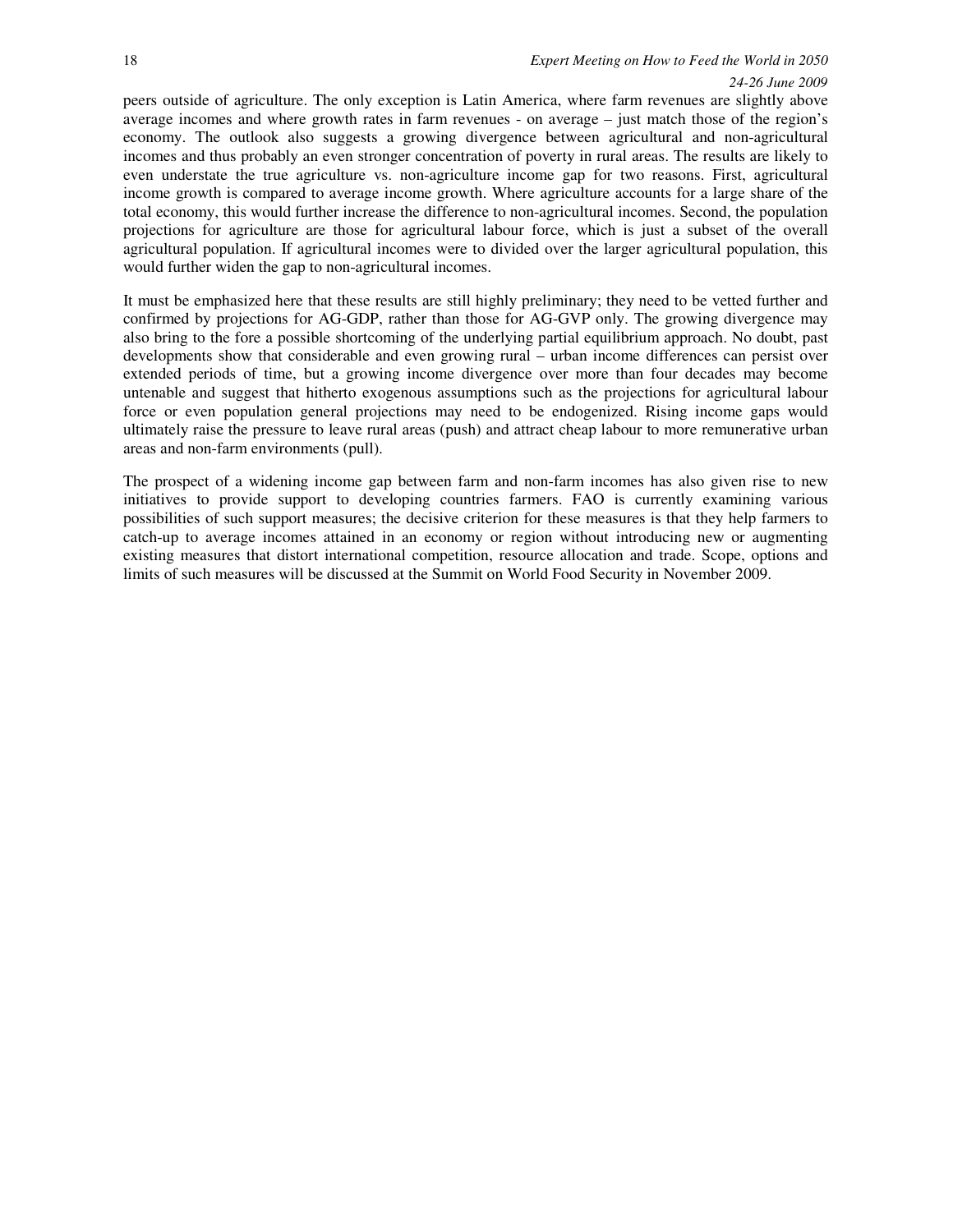*Capital requirements for agriculture in developing countries to 2050* 19 *Schmidhuber* et al.

### **REFERENCES**

- Alexandratos, N. (ed.) (1988), *World agriculture: towards 2000, an FAO Study,* Belhaven Press, London and New York University Press, New York.
- Alexandratos, N. (ed.) (1995), *World agriculture: towards 2010, an FAO Study,* J. Wiley and Sons, Chichester, UK and FAO, Rome.
- FAO (1980), "Agriculture toward 2000: Estimation of investment requirements", (mimeo), Global Perspective Studies Unit, Rome.
- FAO (1981), "Agriculture: towards 2000", Rome.
- FAO (1996), "Investment in agriculture: evolution and prospects", Technical Background Document No. 10 for The World Food Summit, Rome.
- FAO (1999), "Investment in agriculture for food security: Situation and resource requirements to reach the World Food Summit objectives", CFS:99/Inf 7, Rome.
- FAO (2001), "Mobilizing resources to fight hunger", CFS:2001/Inf. 7, Rome.
- FAO (2003), "Anti-Hunger Programme", Rome. (available at ftp://ftp.fao.org/docrep/fao/006/j0563e/j0563e00.pdf)
- FAO (2006a), "World agriculture: towards 2030/2050 Interim report", Rome. (available at http://www.fao.org/ES/esd/AT2050web.pdf)
- FAO (2006b), "Livestock's long shadow: Environmental issues and options", Rome. (available at http://www.fao.org/docrep/010/a0701e/a0701e00.HTM)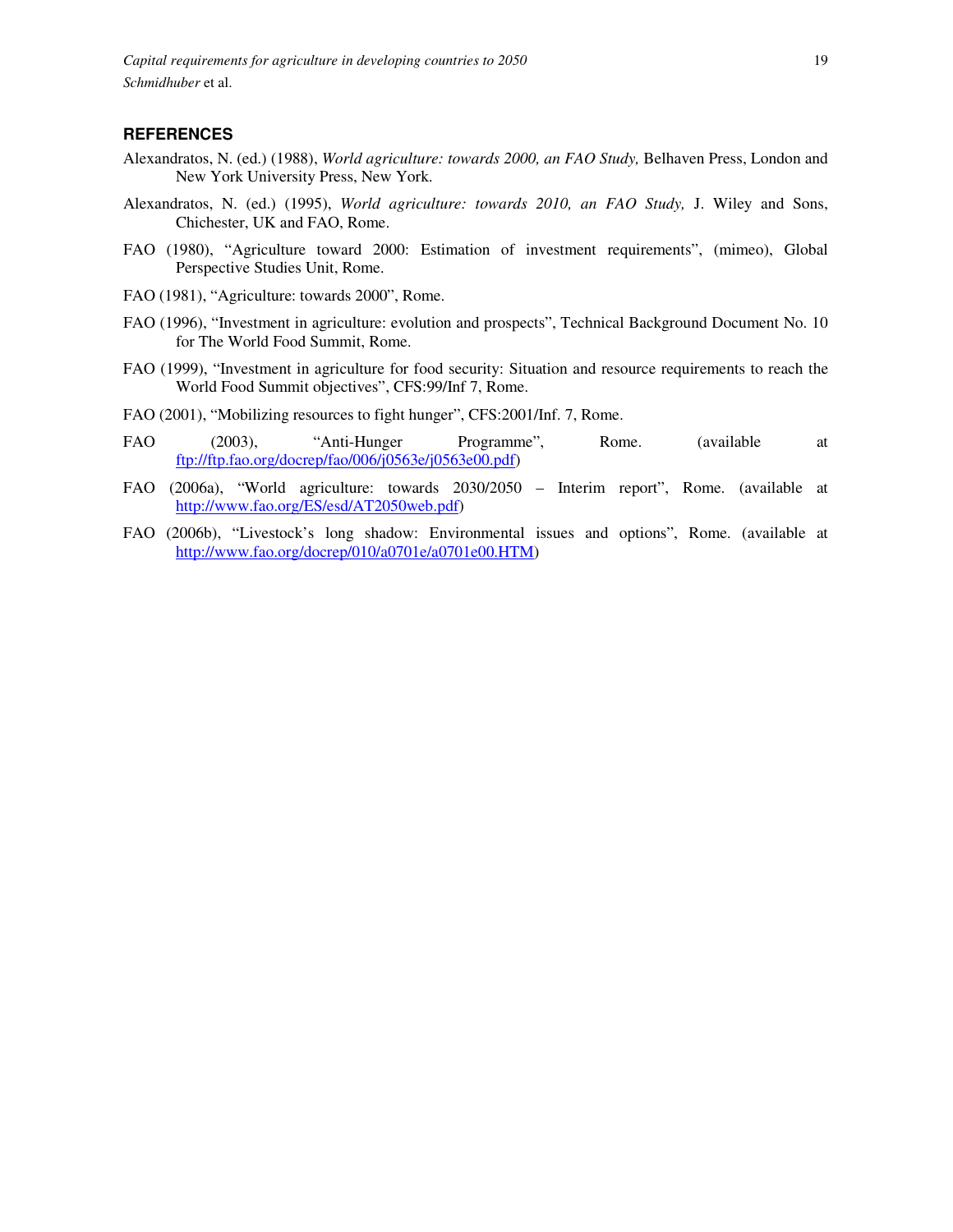# **ANNEX 1: LIST OF COUNTRIES INCLUDED IN THE ANALYSIS**

| Africa, sub-Saharan                                                                                                                                                                                                                | <b>Latin America and</b><br>Caribbean                                                                                                                                           | <b>Near East/North</b><br>Africa                                                                                                                                                    | <b>South Asia</b>                                                                                                                                              |  |  |  |
|------------------------------------------------------------------------------------------------------------------------------------------------------------------------------------------------------------------------------------|---------------------------------------------------------------------------------------------------------------------------------------------------------------------------------|-------------------------------------------------------------------------------------------------------------------------------------------------------------------------------------|----------------------------------------------------------------------------------------------------------------------------------------------------------------|--|--|--|
| Angola<br><b>Benin</b><br><b>Botswana</b><br><b>Burkina Faso</b><br>Burundi<br>Cameroon<br>Central Afr. Rep.<br>Chad<br>Congo<br>Côte d'Ivoire<br>Dem. Rep. of Congo<br>Eritrea<br>Ethiopia<br>Gabon                               | Argentina<br><b>Bolivia</b><br><b>Brazil</b><br>Chile<br>Colombia<br>Costa Rica<br>Cuba<br>Dominican Rep.<br>Ecuador<br>El Salvador<br>Guatemala<br>Guyana<br>Haiti<br>Honduras | Afghanistan<br>Algeria<br>Egypt<br>Iran, Islamic Rep.<br>Iraq<br>Jordan<br>Lebanon<br>Libyan Arab Yam.<br>Morocco<br>Saudi Arabia<br>Syrian Arab Rep.<br>Tunisia<br>Turkey<br>Yemen | Bangladesh<br>India<br>Nepal<br>Pakistan<br>Sri Lanka                                                                                                          |  |  |  |
| Gambia<br>Ghana<br>Guinea<br>Kenya<br>Lesotho<br>Liberia<br>Madagascar<br>Malawi<br>Mali<br>Mauritania<br><b>Mauritius</b><br>Mozambique<br>Niger<br>Nigeria<br>Rwanda<br>Senegal<br>Sierra Leone<br>Somalia<br>Sudan<br>Swaziland | Jamaica<br>Mexico<br>Nicaragua<br>Panama<br>Paraguay<br>Peru<br>Suriname<br>Trinidad and Tobago<br>Uruguay<br>Venezuela                                                         |                                                                                                                                                                                     | <b>East Asia</b><br>Cambodia<br>China<br>Dem. Rep. of Korea<br>Indonesia<br>Lao<br>Malaysia<br>Myanmar<br>Philippines<br>Rep. of Korea<br>Thailand<br>Viet Nam |  |  |  |
| Togo<br>Uganda<br>United Rep. of Tanzania<br>Zambia<br>Zimbabwe                                                                                                                                                                    |                                                                                                                                                                                 |                                                                                                                                                                                     |                                                                                                                                                                |  |  |  |